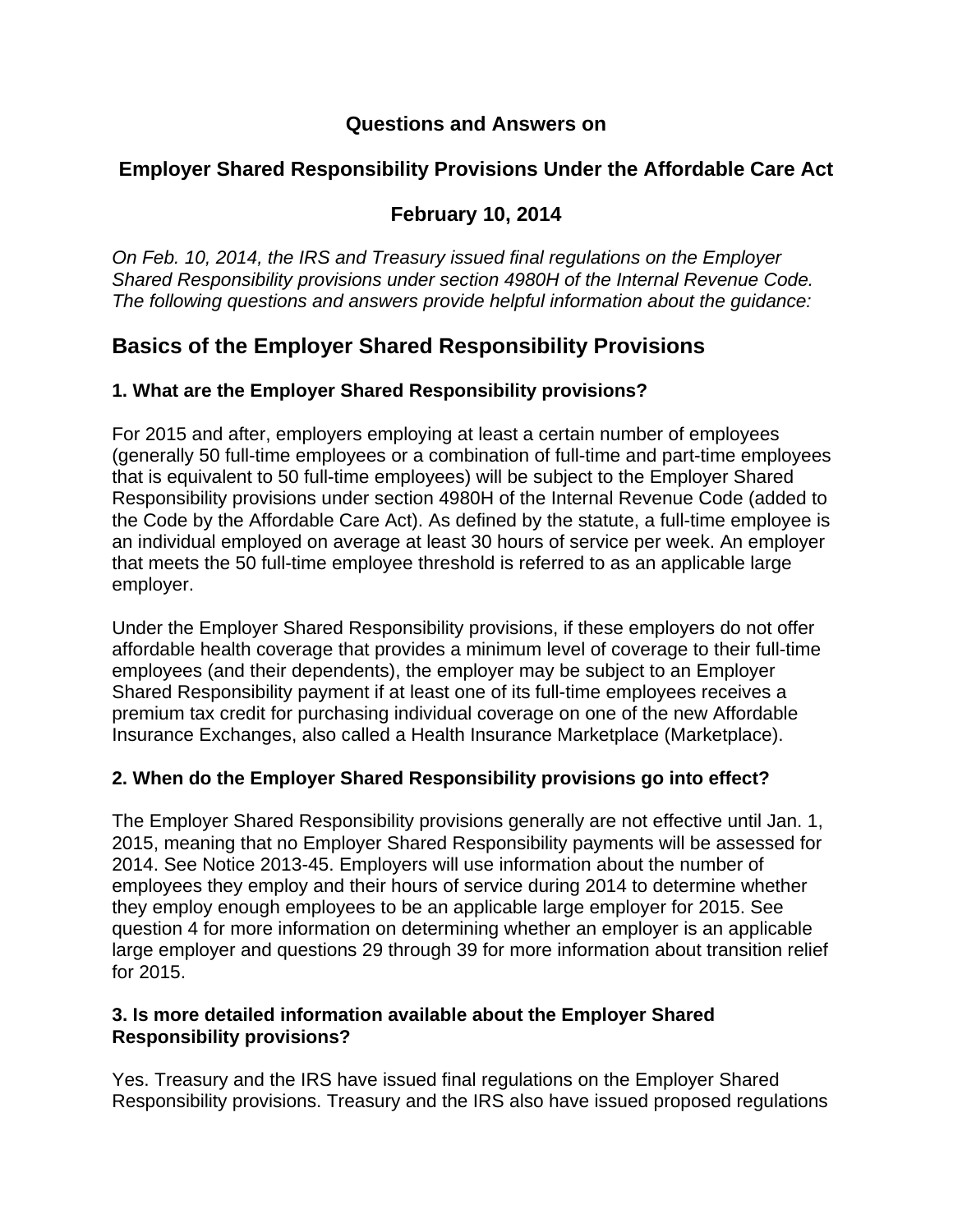on the related Information Reporting by Applicable Large Employers on Health Insurance Coverage Offered under Employer-Sponsored Plans.

# **Which Employers Are Subject to the Employer Shared Responsibility Provisions?**

### **4. I understand that the Employer Shared Responsibility provisions apply only to employers employing at least a certain number of employees. How many employees must an employer have to be subject to the Employer Shared Responsibility provisions?**

To be subject to the Employer Shared Responsibility provisions for a calendar year, an employer must have employed during the previous calendar year at least 50 full-time employees or a combination of full-time and part-time employees that equals at least 50. For example, an employer that employs 40 full-time employees (that is, employees employed 30 or more hours per week on average) and 20 employees employed 15 hours per week on average has the equivalent of 50 full-time employees, and would be an applicable large employer.

Seasonal workers are taken into account in determining the number of full-time employees. However, if an employer's workforce exceeds 50 full-time employees (including full-time equivalents) for 120 days or fewer during a calendar year, and the employees in excess of 50 who were employed during that period of no more than 120 days were seasonal workers, the employer is not considered an applicable large employer. Seasonal workers are workers who perform labor or services on a seasonal basis as defined by the Secretary of Labor, and retail workers employed exclusively during holiday seasons. For this purpose, employers may apply a reasonable, good faith interpretation of the term "seasonal worker."

Employers will determine each year, based on their current number of employees, whether they will be considered an applicable large employer for the next year. For example, if an employer has at least 50 full-time employees (including full-time equivalents) for 2014, it will be considered an applicable large employer for 2015. Note that because employers will be performing this calculation for the first time to determine their status for 2015, there is a transition rule intended to make this first calculation easier. See question 31 for a discussion of this transition rule for 2015 determination of applicable large employer status.

Employers average their number of employees across the months in the year to see whether they will be an applicable large employer for the next year. This averaging can take account of fluctuations that many employers may experience in their work force across the year. The final regulations provide additional information about how to determine the average number of employees for a year, including information about how to take account of salaried employees who may not clock their hours.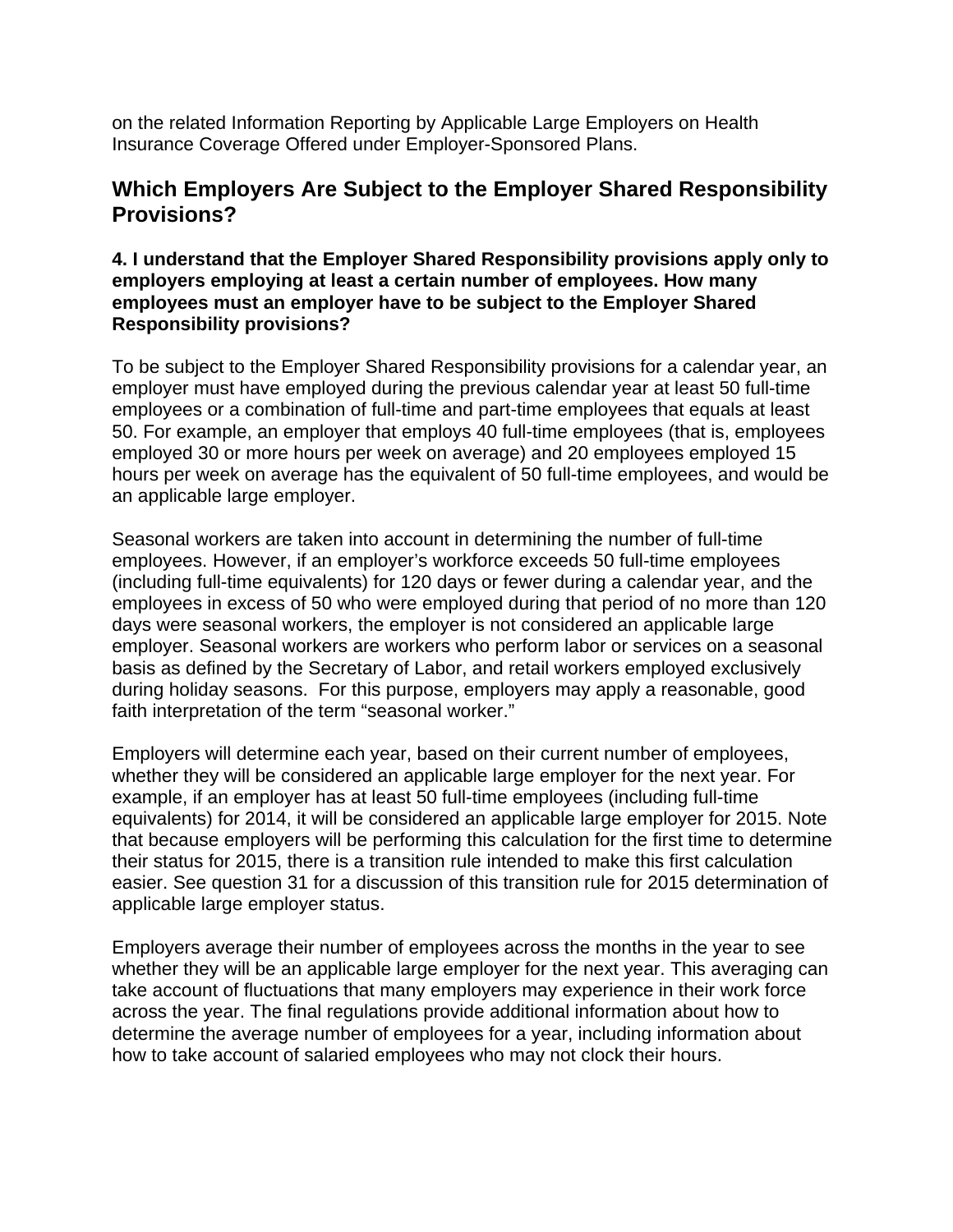### **5. How does an employer that was not in existence throughout the preceding calendar year determine if it employs enough employees to be subject to the Employer Shared Responsibility provisions?**

An employer that was not in existence on any business day in the prior calendar year is considered an applicable large employer in the current year if the employer is reasonably expected to employ an average of at least 50 full-time employees (including full-time equivalents) on business days during the current calendar year and it actually employs an average of at least 50 full-time employees (including full-time equivalents) on business days during the calendar year. In contrast, for the next year (the year after the first year the employer was in existence), the employer will determine its status as an applicable large employer using the rules that generally apply (that is, based on the number of full-time employees and full-time equivalents that the employer employed in the preceding year).

# **6. If two or more companies have a common owner or are otherwise related, are they combined for purposes of determining whether they employ enough employees to be subject to the Employer Shared Responsibility provisions?**

Yes, section 4980H includes a longstanding provision that also applies for other tax and employee benefit purposes, under which companies that have a common owner or are otherwise related generally are combined and treated as a single employer, and so would be combined for purposes of determining whether or not they collectively employ at least 50 full-time employees (including full-time equivalents). If the combined total meets the threshold, then each separate company is subject to the Employer Shared Responsibility provisions, even those companies that individually do not employ enough employees to meet the threshold. (Note that these rules for combining related employers do not apply for purposes of determining whether a particular company owes an Employer Shared Responsibility payment or the amount of any payment. That is determined separately for each related company).

# **7. Do the Employer Shared Responsibility provisions apply only to large employers that are for-profit businesses or to other large employers as well?**

All employers that are applicable large employers are subject to the Employer Shared Responsibility provisions, including for-profit, non-profit, and government entity employers.

### **8. Do the Employer Shared Responsibility provisions apply to government entities?**

Yes. There is no exclusion from the Employer Shared Responsibility provisions for government entities. All employers that are applicable large employers are subject to the Employer Shared Responsibility provisions, including federal, state, local, and Indian tribal government employers.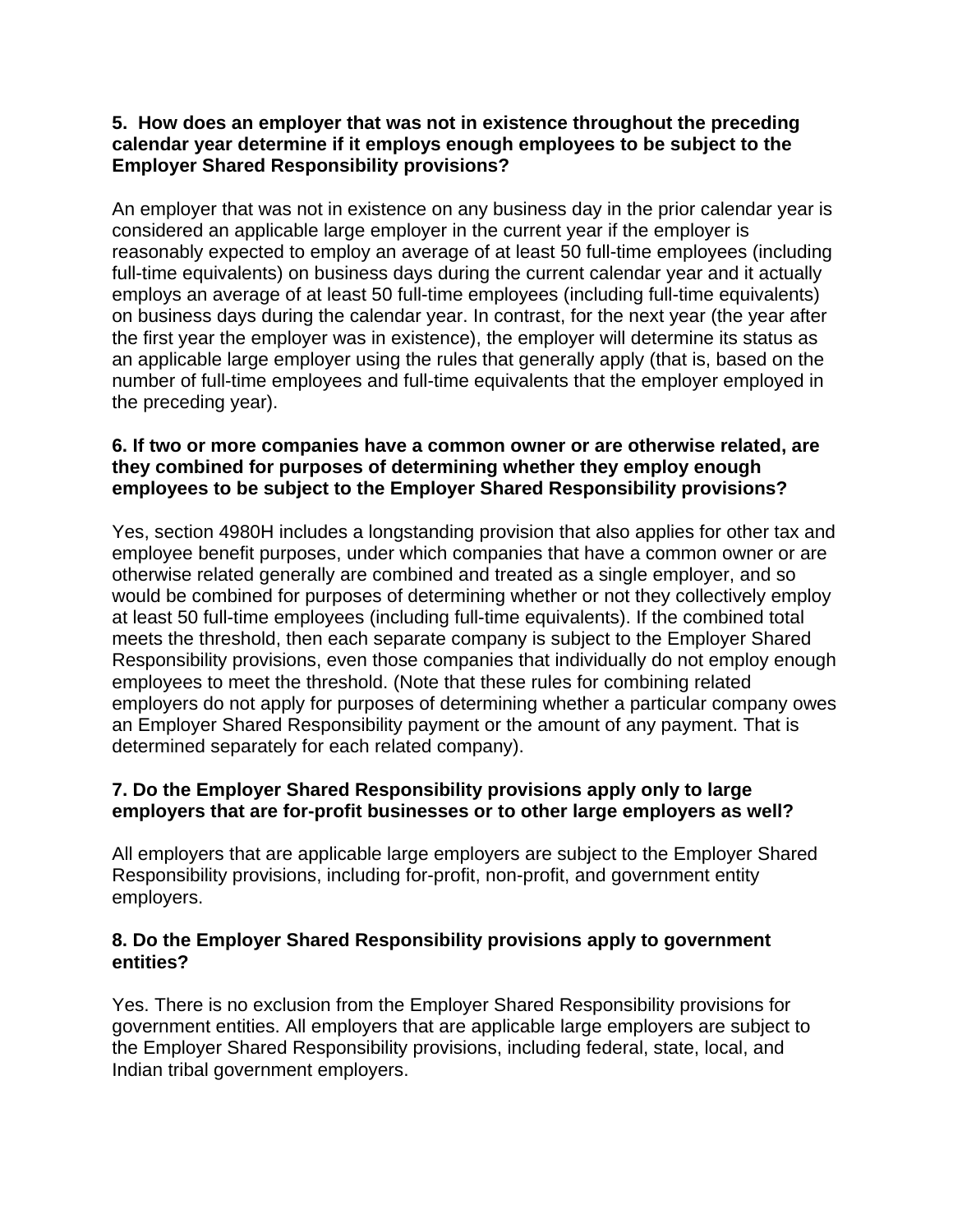### **9. Do the Employer Shared Responsibility provisions apply to employers in states where a Federally-facilitated Exchange (Marketplace) has been established on behalf of the state?**

Yes. An applicable large employer is subject to an Employer Shared Responsibility payment if at least one of its full-time employees receives a premium tax credit. A premium tax credit is only available to eligible individuals who obtain coverage through a Marketplace, which includes a State Based Exchange, regional Exchange, subsidiary Exchange, or the Federally-facilitated Exchange established on behalf of a state.

### **10. Do the Employer Shared Responsibility provisions apply to employers with full-time employees who are eligible for health coverage through another source, such as Medicare, Medicaid, or a spouse's employer?**

Yes. For purposes of determining whether an employer is an applicable large employer, all employees are counted (subject to a limited exception for certain seasonal workers), regardless of whether the employees are eligible for health coverage from another source, such as Medicare, Medicaid, or a spouse's employer. Thus, an applicable large employer with full-time employees who are eligible for health coverage through another source, such as Medicare, Medicaid, or a spouse's employer, will be subject to the Employer Shared Responsibility provisions regardless of whether those employees are eligible for coverage from another source. But, employees who are eligible for Medicare or Medicaid are not eligible for a premium tax credit. If no full-time employee receives a premium tax credit (for example, because all of an employer's full-time employees are eligible for Medicare or Medicaid), the employer will not be subject to an Employer Shared Responsibility payment.

However, as described in question 18 below, if an applicable large employer does not offer coverage to its full-time employees (and their dependents) or offers coverage to fewer than 95% of its full-time employees (and their dependents) and a full-time employee receives a premium tax credit, the employer will be liable for an Employer Shared Responsibility payment, which will be calculated based on the employer's number of full-time employees. For this purpose, the number of full-time employees includes full-time employees who are eligible for coverage from another source. See questions 33 through 37 for transition relief for 2015.

#### **11. Do the Employer Shared Responsibility provisions apply to employers with full-time employees who are exempt from the Individual Shared Responsibility provision, such as members of a Health Care Sharing Ministry or members of a Federally-recognized Indian tribe?**

Yes. For purposes of determining whether an employer is an applicable large employer, all employees are counted (subject to a limited exception for certain seasonal workers), regardless of whether they are exempt from the Individual Shared Responsibility provision. Thus, an applicable large employer with full-time employees who are exempt from the Individual Shared Responsibility provision will be subject to the Employer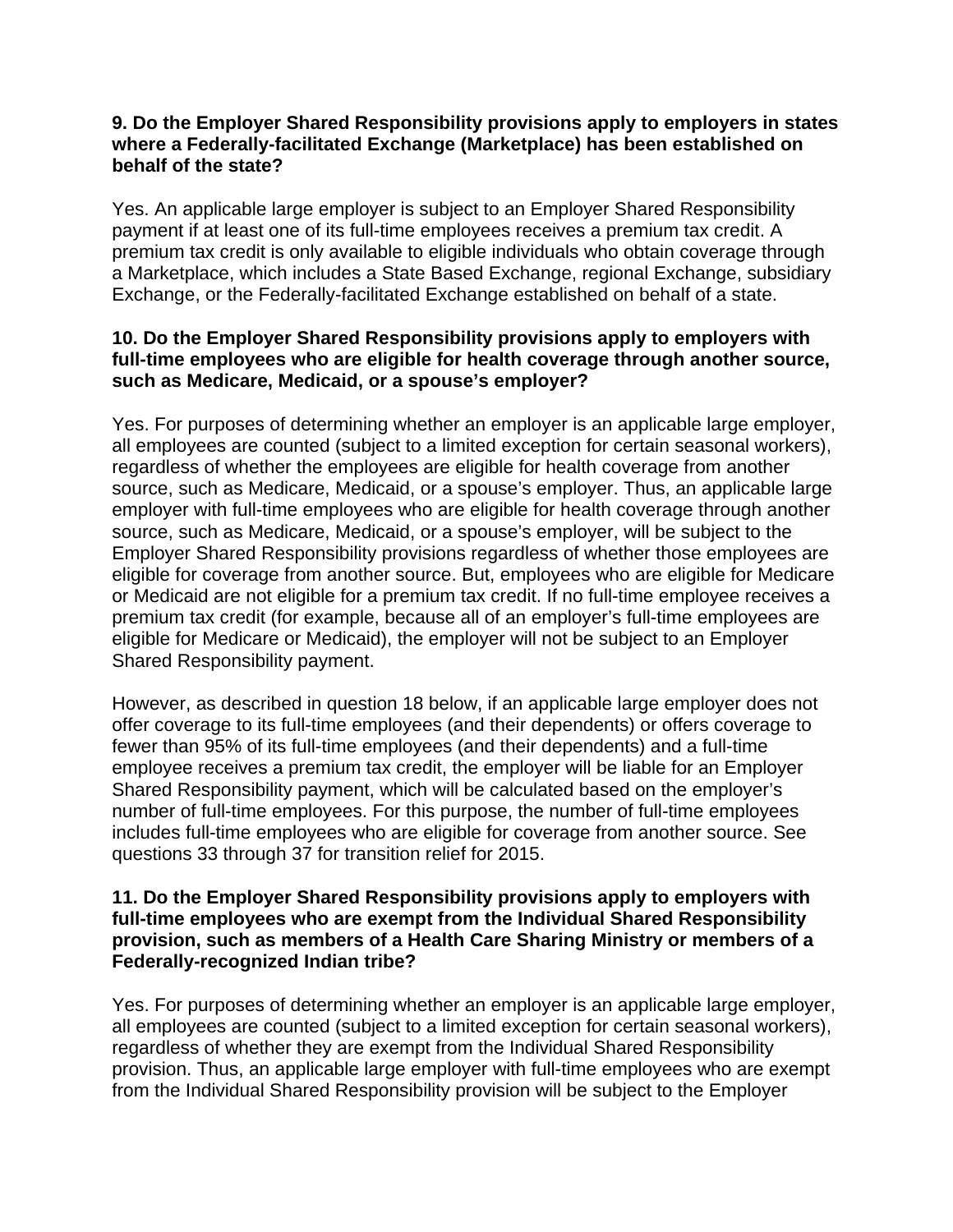Shared Responsibility provision. Employees who are exempt from the Individual Shared Responsibility provision may be eligible for a premium tax credit. If no full-time employee receives a premium tax credit, the employer will not be subject to an Employer Shared Responsibility payment. However, if an applicable large employer does not offer coverage to its full-time employees (and their dependents) and a full-time employee receives a premium tax credit, the employer will be liable for an Employer Shared Responsibility payment which will be calculated based on the employer's number of full-time employees. See questions 10 and18.

# **12. Which employers are not subject to the Employer Shared Responsibility provisions?**

For a calendar year, employers who employ fewer than 50 full-time employees (including full-time equivalents) in the prior calendar year are not subject to the Employer Shared Responsibility provisions. See question 4 for a limited exception for employers with certain seasonal workers, and questions 34 through 36 for 2015 transition relief for employers with fewer than 100 full-time employees (including fulltime equivalents).

# **13. Are companies with employees working outside the United States subject to the Employer Shared Responsibility provisions?**

For purposes of determining whether an employer is an applicable large employer, an employer generally takes into account only work performed in the United States. For example, if a foreign employer has a large workforce worldwide, but fewer than 50 fulltime employees (including full-time equivalents) in the United States, the foreign employer generally would not be subject to the Employer Shared Responsibility provisions.

### **14. Are companies that employ U.S. citizens working abroad subject to the Employer Shared Responsibility provisions?**

A company that employs U.S. citizens working abroad generally would be subject to the Employer Shared Responsibility provisions only if the company had at least 50 full-time employees (including full-time equivalents), determined by taking into account work performed in the United States. Thus, employees working only abroad, whether or not U.S. citizens, generally will not be taken into account for purposes of determining whether an employer is applicable large employer or for purposes of determining whether the employer owes an Employer Shared Responsibility payment or the amount of any such payment.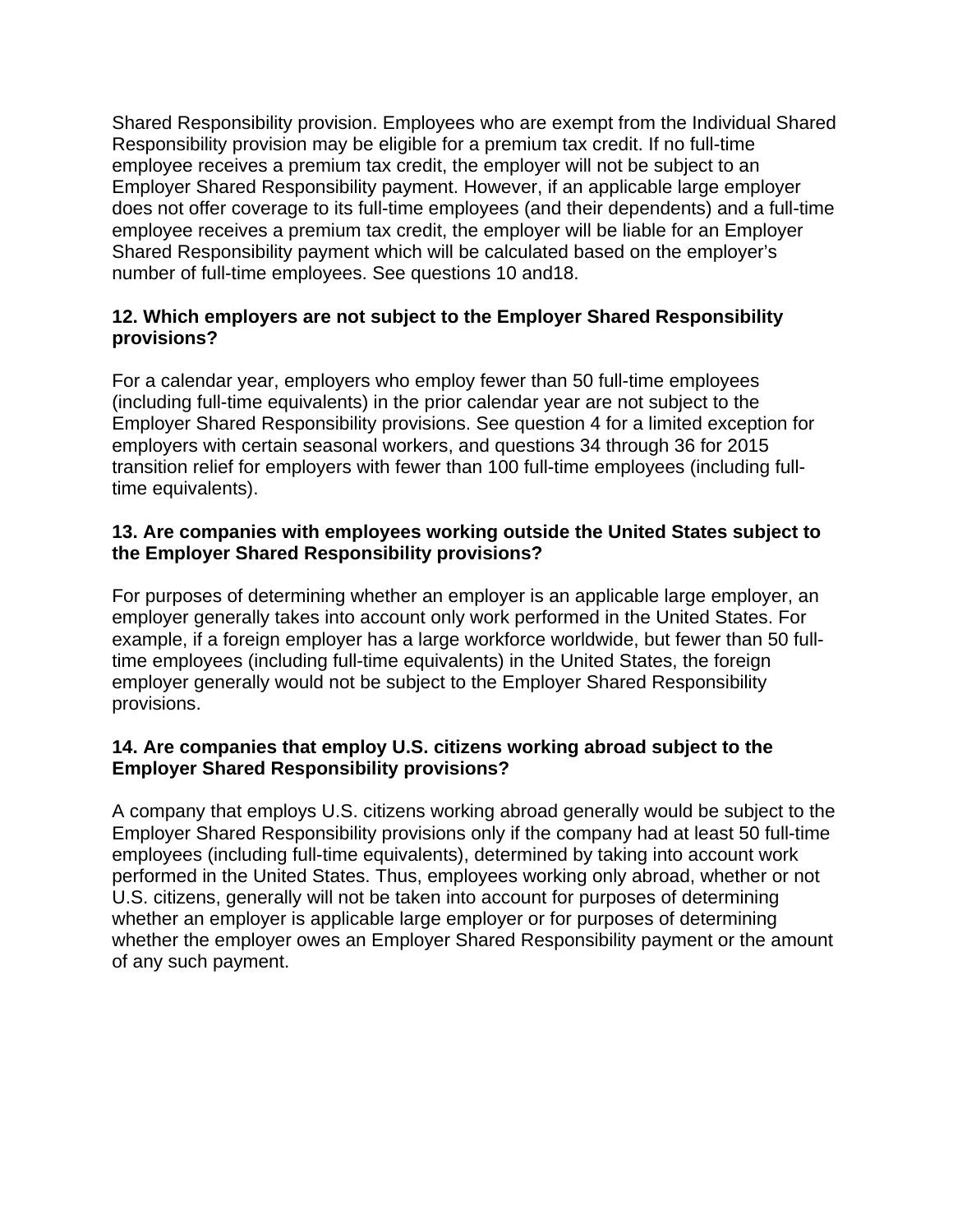# **Identification of Full-Time Employees**

# **15. How does an employer identify its full-time employees for purposes of the Employer Shared Responsibility provisions?**

An employer's number of full-time employees matters both for purposes of whether the Employer Shared Responsibility provisions apply to an employer and whether an Employer Shared Responsibility payment is owed by an employer (and the amount of that payment). An employer identifies its full-time employees based on each employee's hours of service. For purposes of the Employer Shared Responsibility provisions, an employee is a full-time employee for a calendar month if he or she averages at least 30 hours of service per week. Under the final regulations, for purposes of determining fulltime employee status, 130 hours of service in a calendar month is treated as the monthly equivalent of at least 30 hours of service per week.

The final regulations provide two measurement methods for determining whether an employee has sufficient hours of service to be a full-time employee. One method is the monthly measurement method under which an employer determines each employee's status as a full-time employee by counting the employee's hours of service for each month. The other method is the look-back measurement method under which an employer may determine the status of an employee as a full-time employee during a future period (referred to as the stability period), based upon the hours of service of the employee in a prior period (referred to as the measurement period). The look-back measurement method for identifying full-time employees is available only for purposes of determining and computing liability for an Employer Shared Responsibility payment, and not for purposes of determining if the employer is an applicable large employer. The final regulations describe approaches that can be used for various circumstances, such as for employees who work variable hour schedules, seasonal employees, and employees of educational organizations.

These methods prescribe minimum standards for the identification of full-time employee status. Employers always may make additional employees eligible for coverage, or otherwise offer coverage more expansively than required.

# **16. For purposes of the Employer Shared Responsibility provisions, what is an hour of service?**

Generally, an hour of service means each hour for which an employee is paid, or entitled to payment, for the performance of duties for the employer, and each hour for which an employee is paid, or entitled to payment, for a period of time during which no duties are performed due to vacation, holiday, illness, incapacity (including disability), layoff, jury duty, military duty or leave of absence.

Under the final regulations, an hour of service does not include any hour of service performed as a bona fide volunteer, as part of a Federal Work-Study Program (or a substantially similar program of a State or political subdivision thereof) or to the extent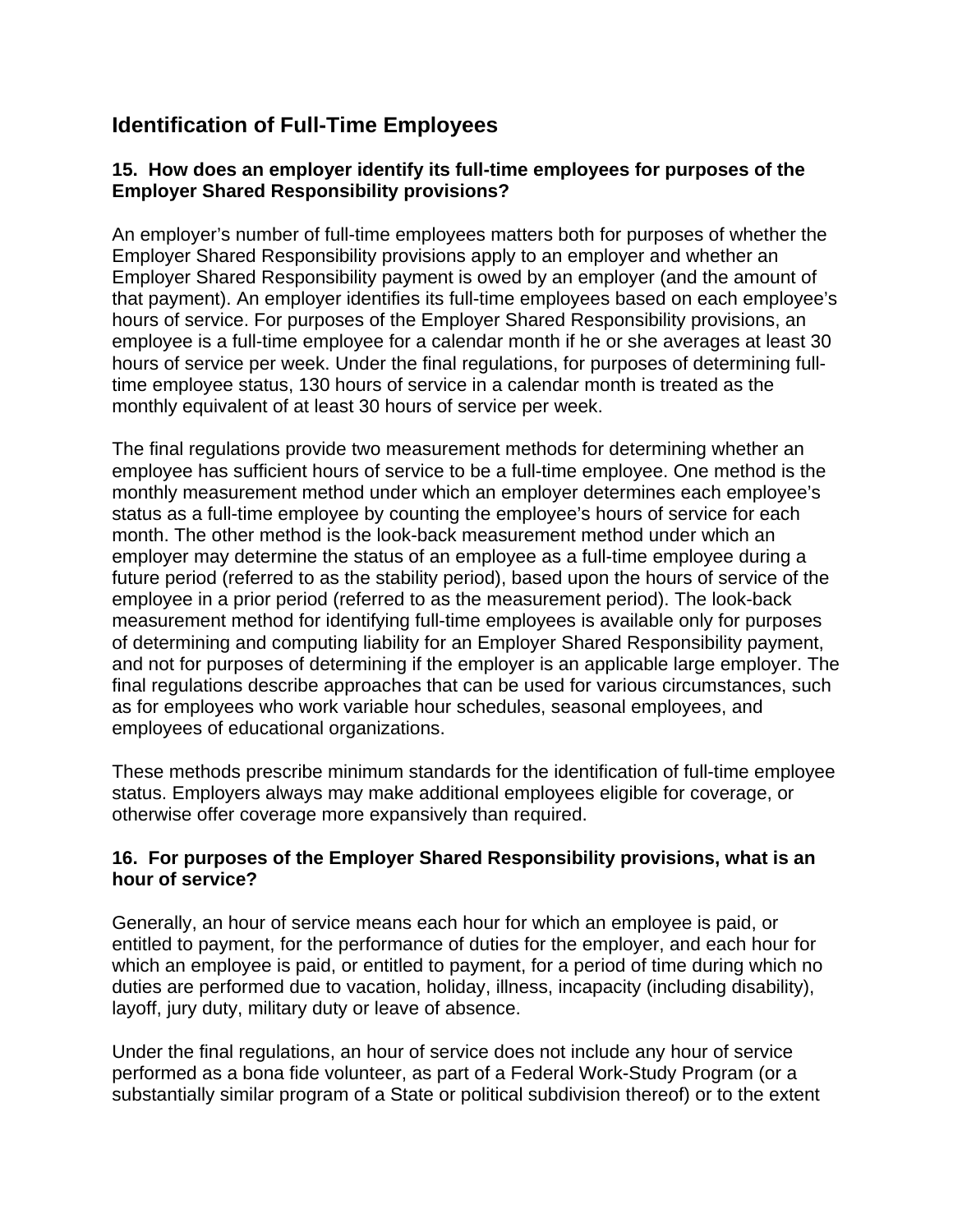the compensation for services performed constitutes income from sources without the United States.

In addition, until further guidance is issued, a religious order is permitted, for purposes of determining if an employee is a full-time employee for the Employer Shared Responsibility provisions, to not count as an hour of service any work performed by an individual who is subject to a vow of poverty as a member of that order when the work is in the performance of tasks usually required (and to the extent usually required) of an active member of the order.

# **17. Are there special rules for hours of service that are particularly challenging to identify or track or for whom the final regulations' general rules for determining hours of service may present special difficulties?**

Treasury and the IRS continue to consider additional rules for the determination of hours of service for certain categories of employees whose hours of service are particularly challenging to identify or track or for whom the general rules for determining hours of service may present special difficulties (including adjunct faculty, commissioned salespeople and airline employees) and certain categories of work hours associated with some positions of employment, including layover hours (for example for airline employees) and on-call hours. For this purpose, until further guidance is issued, employers are required to use a reasonable method of crediting hours of service that is consistent with section 4980H. The preamble to the final regulations includes examples of methods of crediting these hours that are reasonable and that are not reasonable, including a method that is considered reasonable for crediting hours of service for adjunct faculty members.

# **Liability for the Employer Shared Responsibility Payment**

### **18. Under what circumstances will an employer owe an Employer Shared Responsibility payment?**

For 2015 and after, an applicable large employer will be liable for an Employer Shared Responsibility payment only if:

(a) The employer does not offer health coverage or offers coverage to fewer than 95% of its full-time employees and the dependents of those employees, and at least one of the full-time employees receives a premium tax credit to help pay for coverage on a Marketplace;

OR

(b) The employer offers health coverage to all or at least 95% of its full-time employees, but at least one full-time employee receives a premium tax credit to help pay for coverage on a Marketplace, which may occur because the employer did not offer coverage to that employee or because the coverage the employer offered that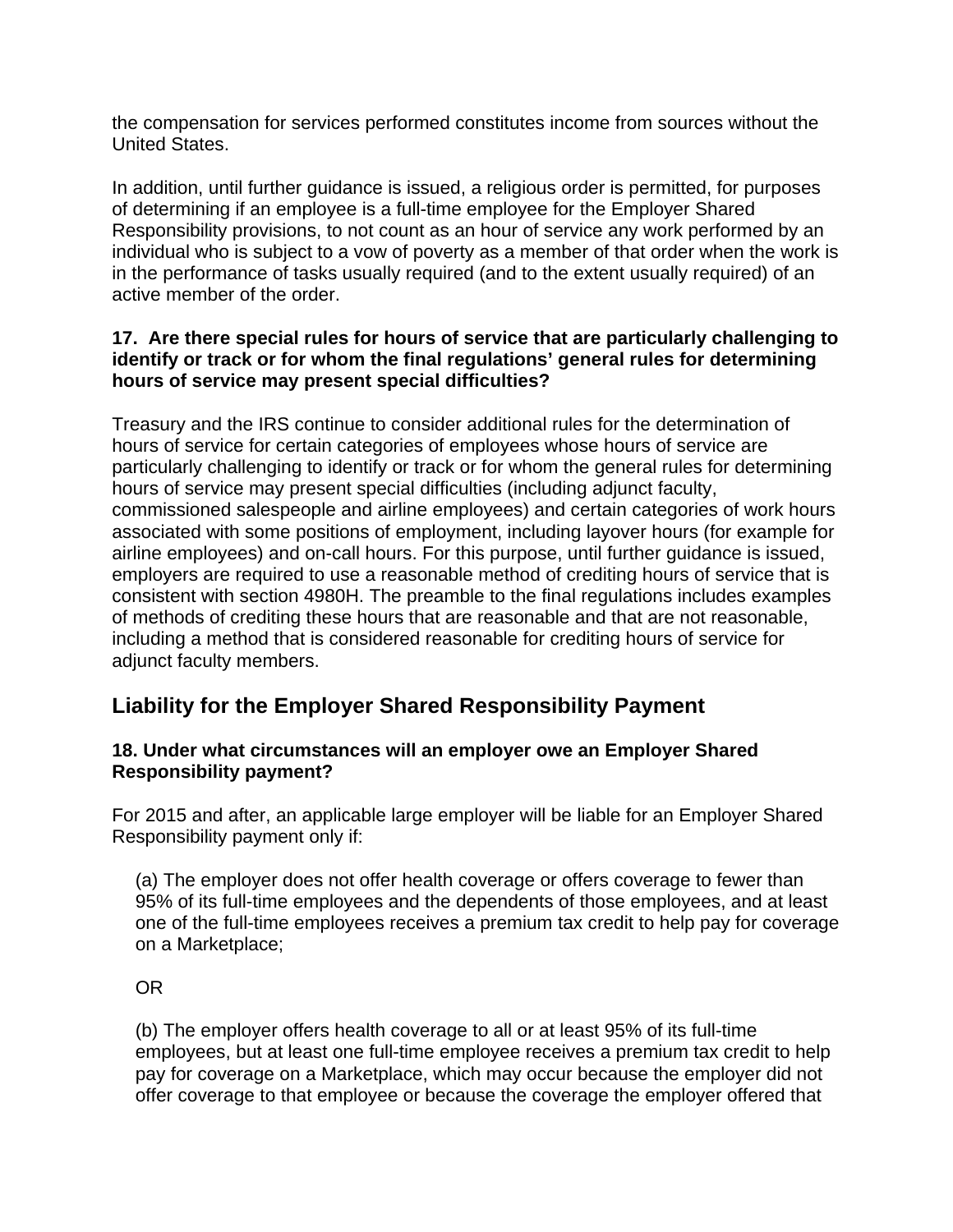employee was either unaffordable to the employee (see question 19, below) or did not provide minimum value (see question 20, below).

But see question 33 for transition relief with respect to offers of coverage to dependents for 2015, questions 34 through 36 for 2015 transition relief for certain employers with fewer than 100 full-time employees (including full-time equivalents), and question 37 for 2015 transition relief for all other employers with respect to the percentage of full-time employees to whom coverage must be offered to avoid the payment described in paragraph (a) above.

### **19. How does an employer know whether the coverage it offers is affordable?**

If an employee's share of the premium for employer-provided coverage would cost the employee more than 9.5% of that employee's annual household income, the coverage is not considered affordable for that employee. Because employers generally will not know their employees' household incomes, employers can take advantage of one or more of the three affordability safe harbors set forth in the final regulations that are based on information the employer will have available, such as the employee's Form W-2 wages or the employee's rate of pay. If an employer meets the requirements of any of these safe harbors, the offer of coverage will be deemed affordable for purposes of the Employer Shared Responsibility provisions regardless of whether it was affordable to the employee for purposes of the premium tax credit.

The three affordability safe harbors are (1) the Form W-2 wages safe harbor, (2) the rate of pay safe harbor, and (3) the federal poverty line safe harbor. These safe harbors are all optional. An employer may use one or more of the safe harbors only if the employer offers its full-time employees and their dependents the opportunity to enroll in minimum essential coverage under an eligible employer-sponsored plan that provides minimum value for the self-only coverage offered to the employee. An employer may choose to use one or more of the safe harbors for all of its employees or for any reasonable category of employees, provided it does so on a uniform and consistent basis for all employees in a category. If an employer offers multiple healthcare coverage options, the affordability test applies to the lowest-cost self-only option available to the employee that also meets the minimum value requirement (see question 20, below.)

The Form W-2 wages safe harbor generally is based on the amount of wages paid to the employee that are reported in Box 1 of that employee's Form W-2. The rate of pay safe harbor generally is based on the employee's rate of pay at the beginning of the coverage period, with adjustments permitted, for an hourly employee, if the rate of pay is decreased (but not if the rate of pay is increased). The federal poverty line safe harbor generally treats coverage as affordable if the employee contribution for the year does not exceed 9.5% of the federal poverty line for a single individual for the applicable calendar year. The final regulations provide additional information on these affordability safe harbors.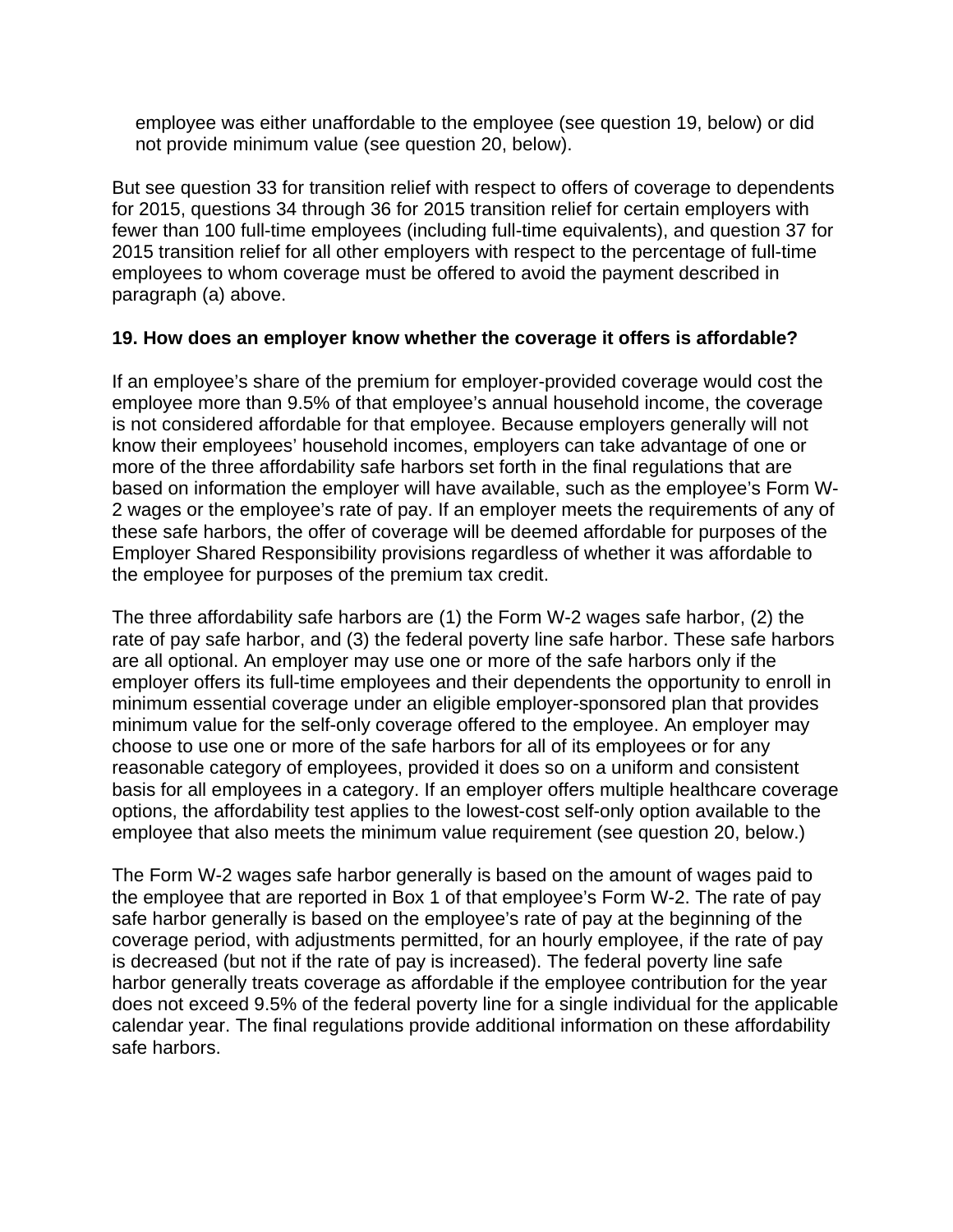### **20. How does an employer know whether the coverage it offers provides minimum value?**

A plan provides minimum value if it covers at least 60 percent of the total allowed cost of benefits that are expected to be incurred under the plan. The Department of Health and Human Services (HHS) and the IRS have produced a minimum value calculator. By entering certain information about the plan, such as deductibles and co-pays, into the calculator employers can get a determination as to whether the plan provides minimum value. Additionally, on May 3, 2013, Treasury and the IRS issued proposed regulations regarding the other methods available to determine minimum value.

### **21. If an employer offers health coverage that is affordable and that provides minimum value to its full-time employees and offers health coverage to the dependents of those employees, will it be subject to an Employer Shared Responsibility payment if some of its employees purchase health insurance through a Marketplace or if some of its employees enroll in Medicare or Medicaid?**

No. An applicable large employer will not be subject to an Employer Shared Responsibility payment solely because one, some, or all of its employees purchase health insurance coverage through a Marketplace or enroll in Medicare or Medicaid. An employer will not be liable for an Employer Shared Responsibility payment unless at least one full-time employee receives a premium tax credit. In general, an employee will not be eligible for a premium tax credit if the employer has offered that employee health coverage that is affordable (see question 19) and that provides minimum value (see question 20), even if that employee rejects the offer of coverage and instead enrolls in coverage through a Marketplace or enrolls in Medicare or Medicaid. If no full-time employee receives a premium tax credit, the employer will not be subject to an Employer Shared Responsibility payment.

# **22. If an employer offers health coverage that is affordable and that provides minimum value to its full-time employees and offers health coverage to the dependents of those employees, will it be subject to an Employer Shared Responsibility payment if an employee's spouse purchases health insurance through a Marketplace, or if a spouse enrolls in Medicare or Medicaid?**

No. To avoid a potential Employer Shared Responsibility payment an applicable large employer must offer health coverage that is affordable and provides minimum value to its full-time employees and must offer health coverage to the dependents of those employees (see questions 18, 19 and 20). For this purpose, a spouse is not a dependent. An applicable large employer will not be subject to an Employer Shared Responsibility payment solely because it does not offer health coverage to an employee's spouse or if the spouse purchases health insurance coverage through a Marketplace or enrolls in Medicare or Medicaid. An employer will not be liable for an Employer Shared Responsibility payment unless a full-time employee receives a premium tax credit. If no full-time employee receives a premium tax credit, the employer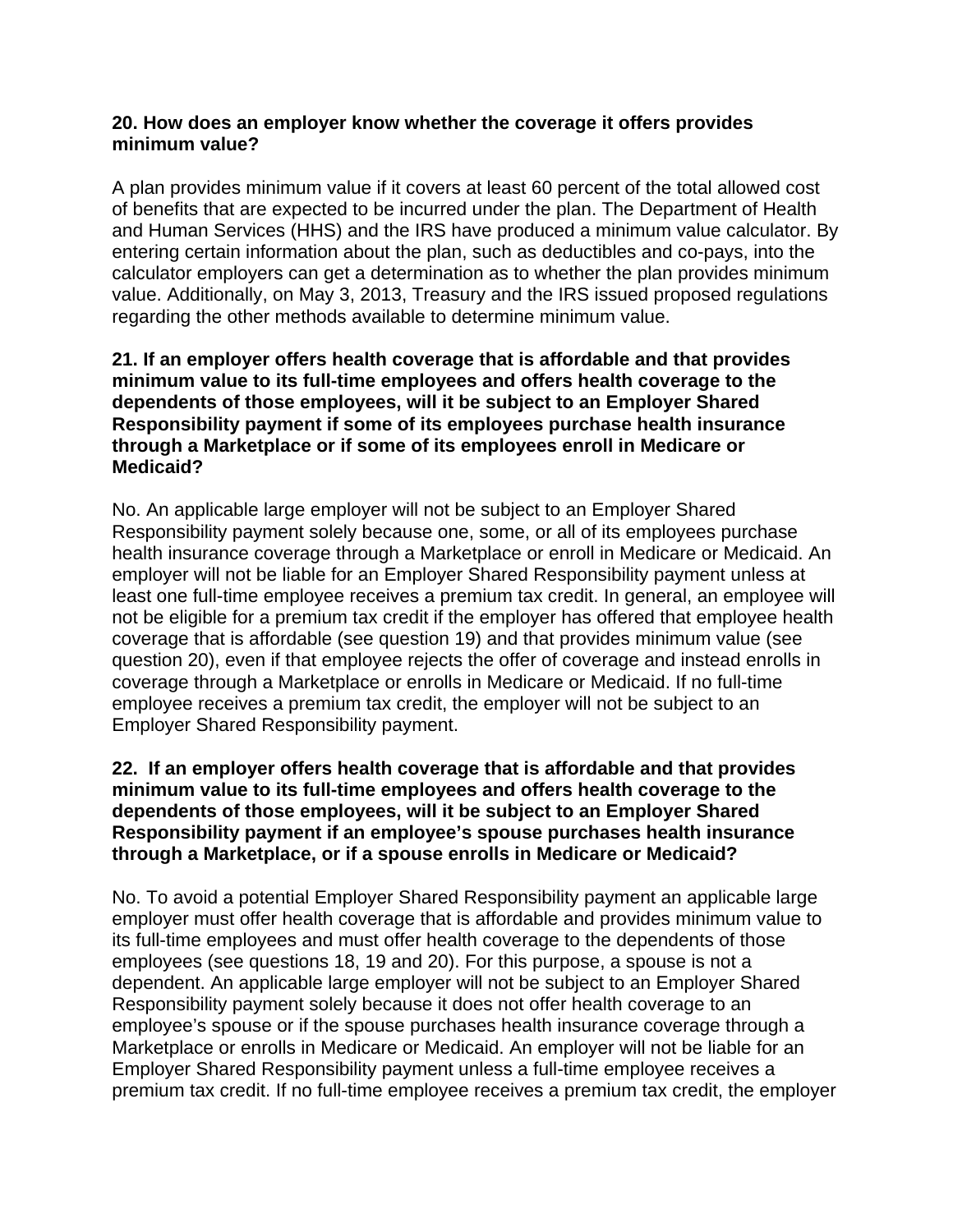will not be subject to an Employer Shared Responsibility payment. Thus, even if an employee's spouse receives a premium tax credit, the employer will not be subject to an Employer Shared Responsibility payment.

If an applicable large employer offers health coverage that is affordable and that provides minimum value to a full-time employee's spouse, the spouse will not be eligible for the premium tax credit. For more information about eligibility for the premium tax credit, see our final regulations and questions and answers.

### **23. If an employer offers health coverage that is affordable and that provides minimum value to its full-time employees and offers health coverage to the dependents of those employees, will it be subject to an Employer Shared Responsibility payment if some of its employees purchase health insurance coverage for their dependents through a Marketplace or if some of its employees enroll their dependents in Medicare or Medicaid?**

No. An applicable large employer will not be subject to an Employer Shared Responsibility payment solely because one, some or all of its employees purchase health insurance coverage for their dependents through a Marketplace or enroll their dependents in Medicare or Medicaid. An employer will not be liable for an Employer Shared Responsibility payment unless a full-time employee receives a premium tax credit. If no full-time employee receives a premium tax credit, the employer will not be subject to an Employer Shared Responsibility payment.

If an employer offers health coverage that is affordable (see question 19) and that provides minimum value (see question 20) to the dependents of its full-time employees, those dependents will not be eligible for a premium tax credit. For more information about eligibility for a premium tax credit, see our final regulations and questions and answers.

# **Calculation of the Employer Shared Responsibility Payment**

# **24. If an employer that does not offer coverage or that offers coverage to fewer than 95% of its full-time employees (and their dependents) owes an Employer Shared Responsibility payment, how is the amount of the payment calculated?**

If an applicable large employer does not offer coverage or offers coverage to fewer than 95% of its full-time employees (and their dependents), it owes an Employer Shared Responsibility payment equal to the number of full-time employees the employer employed for the year (minus up to 30) multiplied by \$2,000, as long as at least one fulltime employee receives the premium tax credit. (Note that for purposes of this calculation, a full-time employee does not include a full-time equivalent). Also, see question 33 for transition relief for offers of coverage to dependents for 2015.

For an employer that offers coverage for some months but not others during the calendar year, the payment is computed separately for each month for which coverage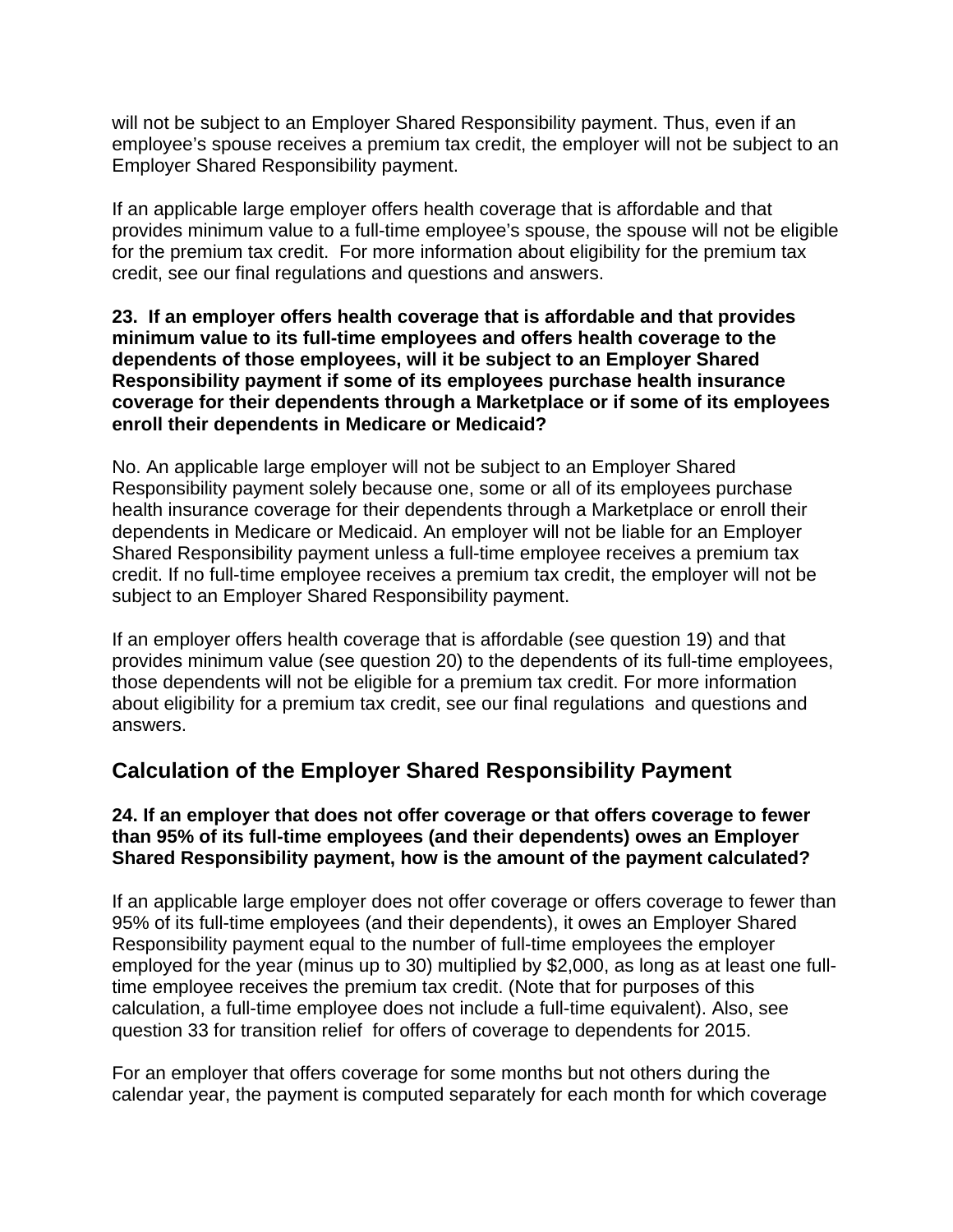was not offered. The amount of the payment for the month equals the number of fulltime employees the employer employed for the month (minus up to 30) multiplied by 1/12 of \$2,000. If the employer is related to other employers (see question 6 above), then the 30-employee exclusion is allocated among all the related employers in proportion to each employer's number of full-time employees. See questions 38 and 39 for information about 2015 transition relief for calculating the payment.

# **25. If an employer offers coverage to at least 95% of its full-time employees (and their dependents), but, nevertheless, owes the Employer Shared Responsibility payment, how is the amount of the payment calculated?**

For an employer that offers coverage to at least 95% of its full-time employees (and their dependents), but has one or more full-time employees who receive a premium tax credit, the payment is computed separately for each month. See question 33 for transition relief with respect to offers of coverage to dependents for 2015. The amount of the payment for the month equals the number of full-time employees who receive a premium tax credit for that month multiplied by 1/12 of \$3,000. The amount of the payment for any calendar month is capped at the number of the employer's full-time employees for the month (minus up to 30) multiplied by 1/12 of \$2,000. (The cap ensures that the payment for an employer that offers coverage can never exceed the payment that employer would owe if it did not offer coverage (See question 24)). See questions 38 and 39 for information about 2015 transition relief for calculating the payment.

# **26. Will the amount of the Employer Shared Responsibility payment be increased over time?**

Yes. The Employer Shared Responsibility provisions provide an inflation adjustment mechanism beginning in years after 2014. The transition relief announced in Notice 2013-45 that section 4980H will not be applied for 2014 does not affect the statutory inflation adjustment mechanism beginning in years after 2014.

# **Making an Employer Shared Responsibility Payment**

# **27. How will an employer know that it owes an Employer Shared Responsibility payment?**

The IRS will adopt procedures that ensure employers receive certification that one or more employees have received a premium tax credit. The IRS will contact employers to inform them of their potential liability and provide them an opportunity to respond before any liability is assessed or notice and demand for payment is made. The contact for a given calendar year will not occur until after the due date for employees to file individual tax returns for that year claiming premium tax credits and after the due date for applicable large employers to file the information returns identifying their full-time employees and describing the coverage that was offered (if any).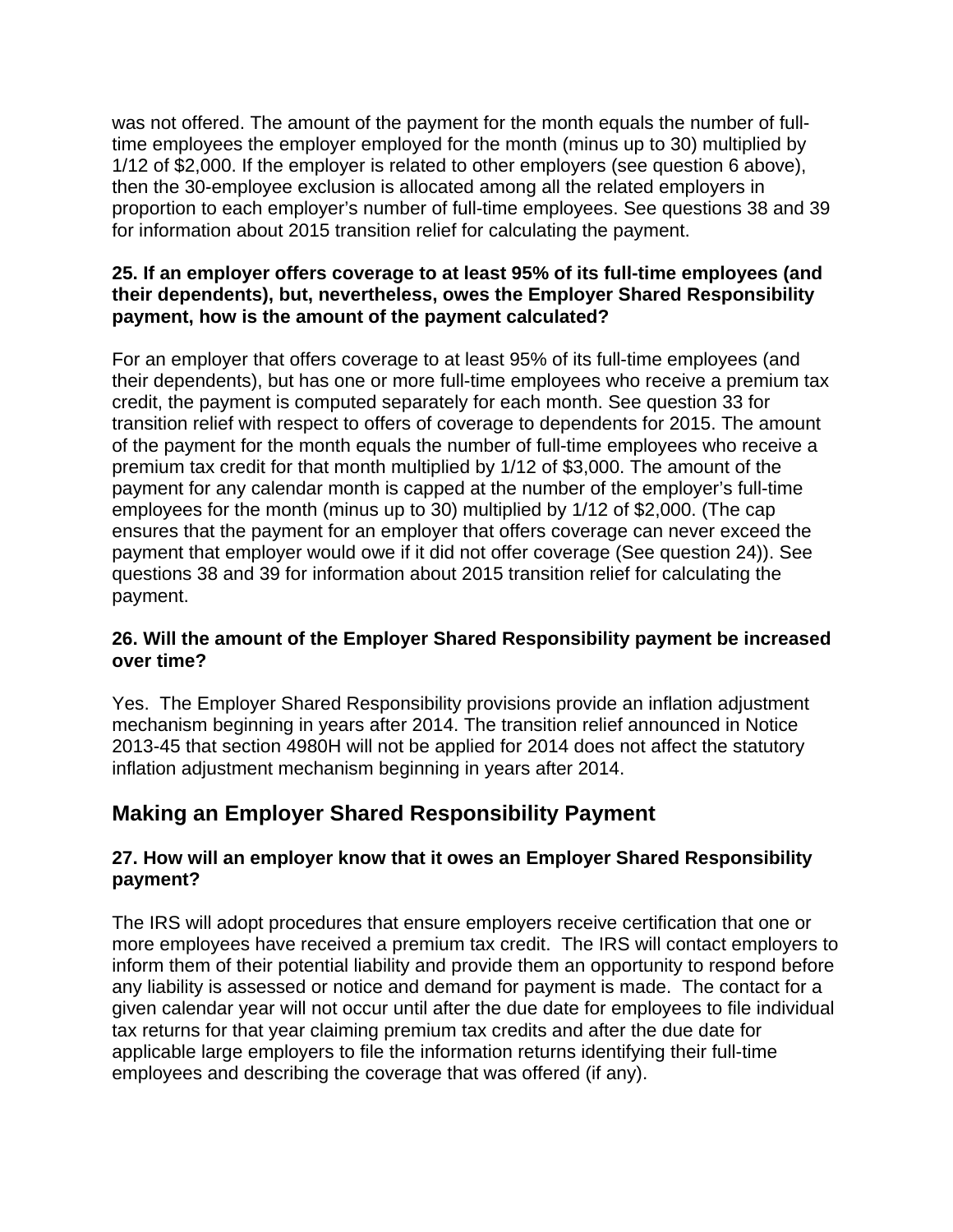## **28. How will an employer make an Employer Shared Responsibility payment?**

If it is determined that an employer is liable for an Employer Shared Responsibility payment after the employer has responded to the initial IRS contact, the IRS will send a notice and demand for payment. That notice will instruct the employer on how to make the payment. Employers will not be required to include the Employer Shared Responsibility payment on any tax return that they file.

As explained in question 2, no Employer Shared Responsibility payments will be assessed for 2014.

# **Transition Relief**

### **29. Is there transition relief from the Employer Shared Responsibility provisions for 2014?**

Yes. Notice 2013-45, issued on July 9, 2013, provides as transition relief that no Employer Shared Responsibility payment applies for 2014. The Employer Shared Responsibility provisions are effective for 2015 (see question 2). See questions 30 through 39 for additional information about 2015 transition relief.

#### **30. I understand that the Employer Shared Responsibility provisions do not go into effect until 2015. However, the health plan that I offer to my employees runs on a non-calendar year plan year that starts in 2014 and will run into 2015. Do I need to make sure my plan complies with the Employer Shared Responsibility provisions in 2014 when the next non-calendar year plan year starts?**

The preamble to the final regulations provides three pieces of transition relief addressing non-calendar year plans — (1) pre-2015 eligibility transition relief, (2) significant percentage transition relief (all employees) and (3) significant percentage transition relief (full-time employees). The first piece of relief generally addresses employees that are already eligible to participate in the non-calendar year plan. Specifically the pre-2015 eligibility transition relief provides that for any employees (whenever hired) who are eligible for coverage on the first day of the 2015 plan year under the eligibility terms of the plan as of Feb. 9, 2014, (whether or not they take the coverage) and who are offered affordable coverage that provides minimum value effective no later than the first day of the 2015 plan year, the employer will not be subject to a potential Employer Shared Responsibility payment until the first day of the 2015 plan year. The remaining two pieces of relief generally address employees that have not been eligible to participate in the non-calendar year plan. They provide that if the employer meets certain requirements generally related to the portion of the employer's employees already eligible for or participating in the non-calendar year plan, the relief may be extended to those employees that have not been eligible to participate. The preamble to the final regulations provides additional information on the rules for determining whether an employer is eligible for this relief. All of this transition relief applies for the period before the first day of the first non-calendar year plan year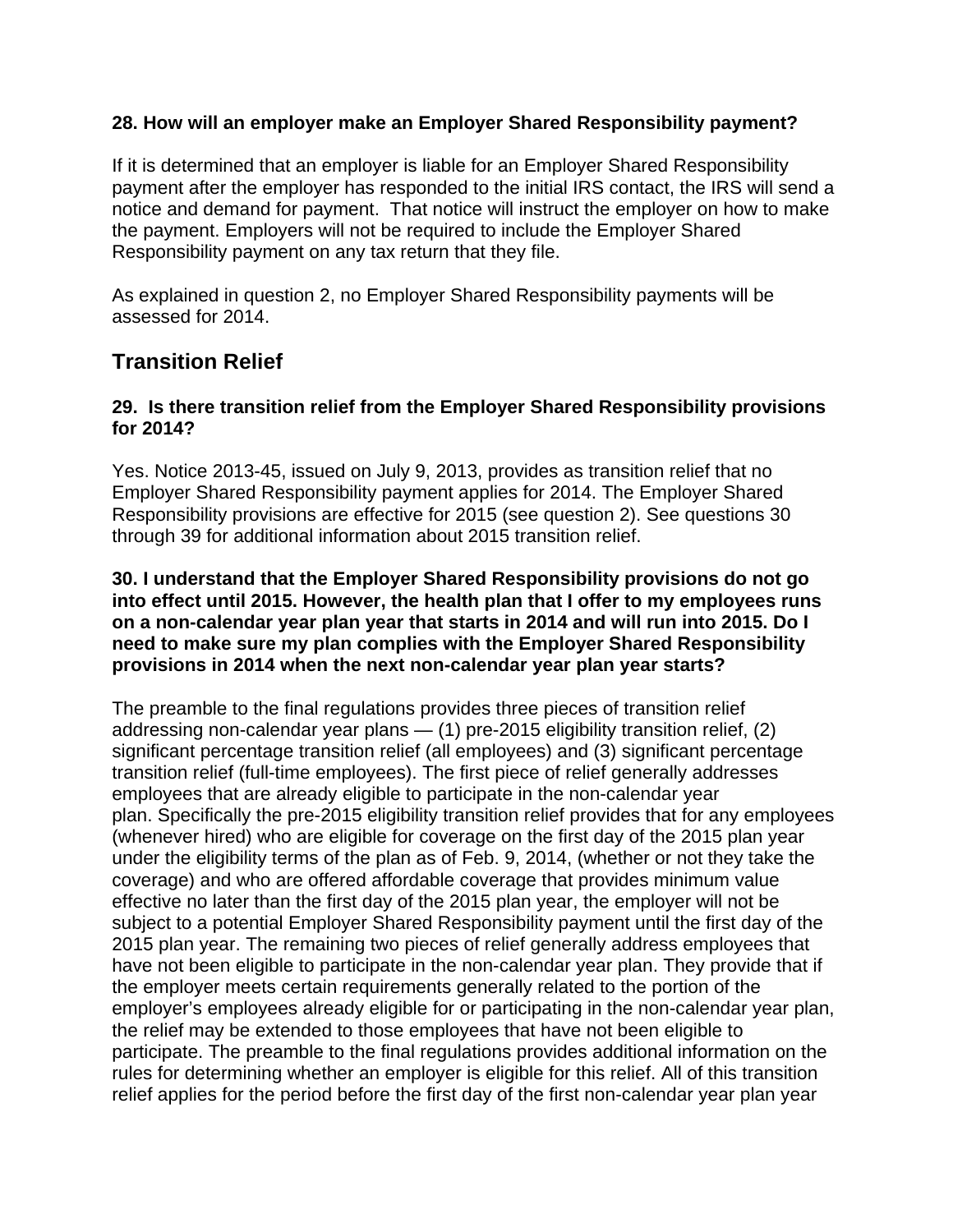beginning in 2015 (the 2015 plan year) but only for employers that maintained noncalendar year plans as of Dec. 27, 2012, and only if the plan year was not modified after Dec. 27, 2012, to begin at a later calendar date. See question 36 on 2015 transition relief.

# **31. Is transition relief available to assist employers that are close to the 50 fulltime employee threshold in determining if they are an applicable large employer for 2015?**

Yes. Rather than being required to use the full twelve months of 2014 to measure whether it has 50 full-time employees (or equivalents), an employer may measure during any consecutive six-month period (as chosen by the employer) during 2014. For example, an employer could use a period of at least six months through August 2014 to determine its applicable large employer status and, if it is an applicable large employer, the period from September through December 2014 to make any needed adjustments to its plan (or to establish a plan). See question 36 on 2015 transition relief.

# **32. For 2015, will employees who receive offers of coverage effective as of the first day of the first pay period beginning on or after the first day of the year be treated as having been offered coverage for January 2015?**

Yes. Generally, if an employer fails to offer coverage to a full-time employee for any day of a calendar month, that employee is treated as not offered coverage during the entire month. Solely for purposes of January 2015, if an employer offers coverage to a fulltime employee no later than the first day of the first payroll period that begins in January 2015, the employee will be treated as having been offered coverage for January 2015.

# **33. Do employers have additional time to expand their 2015 health plans to add dependent coverage?**

The transition relief in the preamble to the final regulation generally extends the transition relief that had been provided for plan years that begin in 2014 (2014 plan years) to plan years that begin in 2015 (2015 plan years). Under this transition relief, an employer that takes steps during its 2014 plan year toward offering dependent coverage will not be subject to an Employer Shared Responsibility payment solely on account of a failure to offer coverage to dependents for that plan year.

This extended transition relief applies to employers for the 2015 plan year for plans under which (1) dependent coverage is not offered, (2) dependent coverage that does not constitute minimum essential coverage is offered, or (3) dependent coverage is offered for some, but not all, dependents.

The transition relief is not available to the extent the employer had offered dependent coverage during either the plan year that begins in 2013 (2013 plan year), or the 2014 plan year and subsequently dropped that offer of coverage. The transition relief, as extended, applies only for dependents who were without an offer of coverage from the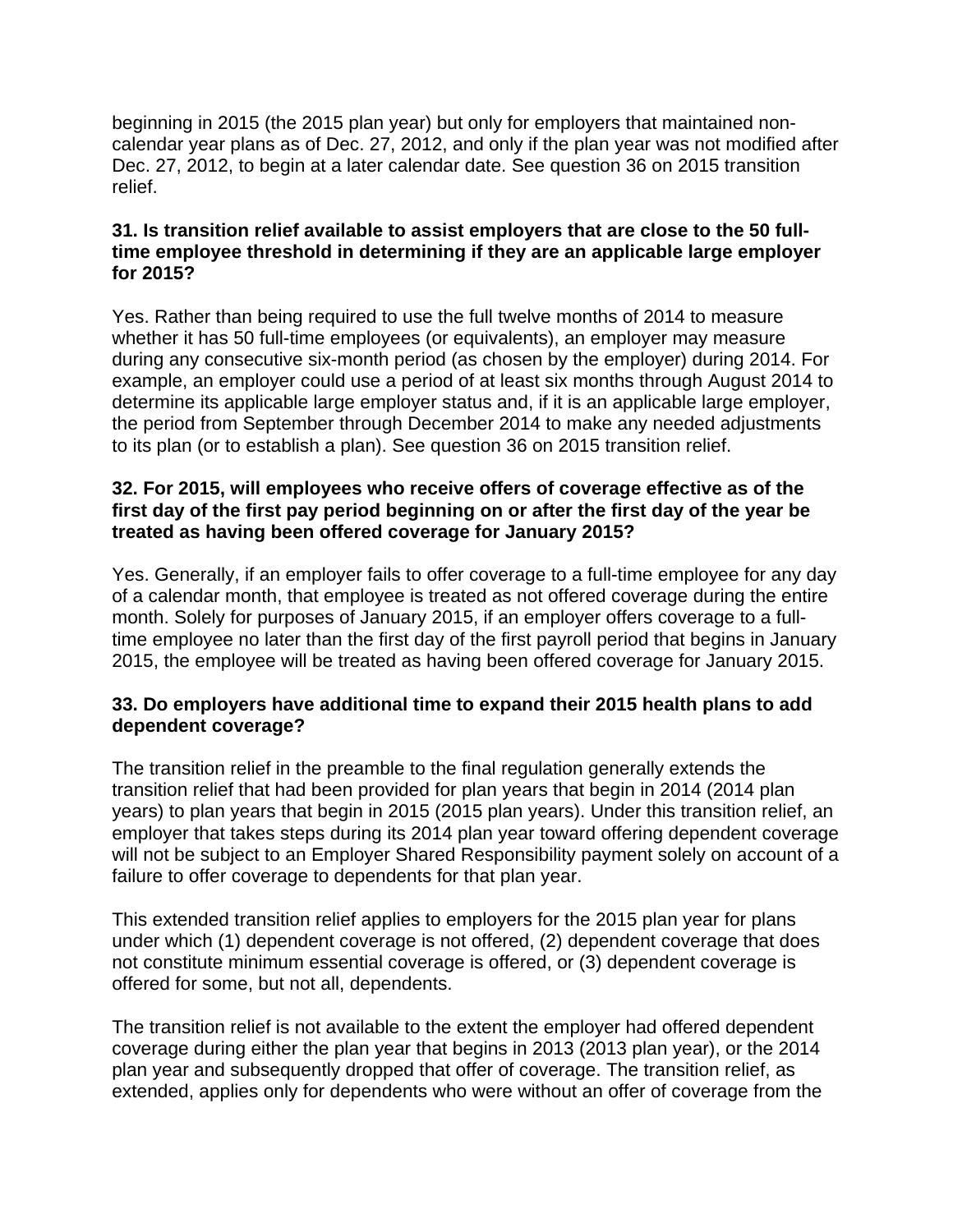employer in both the 2013 and 2014 plan years and if the employer takes steps during the 2014 or 2015 plan year (or both) to extend coverage under the plan to dependents not offered coverage during the 2013 or 2014 plan year (or both). See question 36 on 2015 transition relief.

### **34. Is additional transition relief available for employers with at least 50 but fewer than 100 full-time employees (including full-time equivalents)?**

Yes. For employers with fewer than 100 full-time employees (including full-time equivalents) in 2014, that meet the conditions described below, no Employer Shared Responsibility payment under section 4980H(a) or (b) will apply for any calendar month during 2015. For employers with non-calendar-year health plans, this applies to any calendar month during the 2015 plan year, including months during the 2015 plan year that fall in 2016.

In order to be eligible for the relief, an employer must certify that it meets the following conditions:

(1) **Limited Workforce Size**. The employer must employ on average at least 50 fulltime employees (including full-time equivalents) but fewer than 100 full-time employees (including full-time equivalents) on business days during 2014. (Employers with fewer than 50 full-time employees (including full-time equivalents) on business days during the previous year are not subject to the Employer Shared Responsibility provisions.) The number of full-time employees (including full-time equivalents) is determined in accordance with the otherwise applicable rules in the final regulations for determining status as an applicable large employer.

(2) **Maintenance of Workforce and Aggregate Hours of Service.** During the period beginning on Feb. 9, 2014 and ending on Dec. 31, 2014, the employer may not reduce the size of its workforce or the overall hours of service of its employees in order to qualify for the transition relief. However, an employer that reduces workforce size or overall hours of service for bona fide business reasons is still eligible for the relief.

(3) **Maintenance of Previously Offered Health Coverage.** During the period beginning on Feb. 9, 2014 and ending on Dec. 31, 2015 (or, for employers with noncalendar-year plans, ending on the last day of the 2015 plan year) the employer does not eliminate or materially reduce the health coverage, if any, it offered as of Feb. 9, 2014. An employer will not be treated as eliminating or materially reducing health coverage if (i) it continues to offer each employee who is eligible for coverage an employer contribution toward the cost of employee-only coverage that either (A) is at least 95 percent of the dollar amount of the contribution toward such coverage that the employer was offering on Feb. 9, 2014, or (B) is at least the same percentage of the cost of coverage that the employer was offering to contribute toward coverage on Feb. 9, 2014; (ii) in the event of a change in benefits under the employee-only coverage offered, that coverage provides minimum value after the change; and (iii) it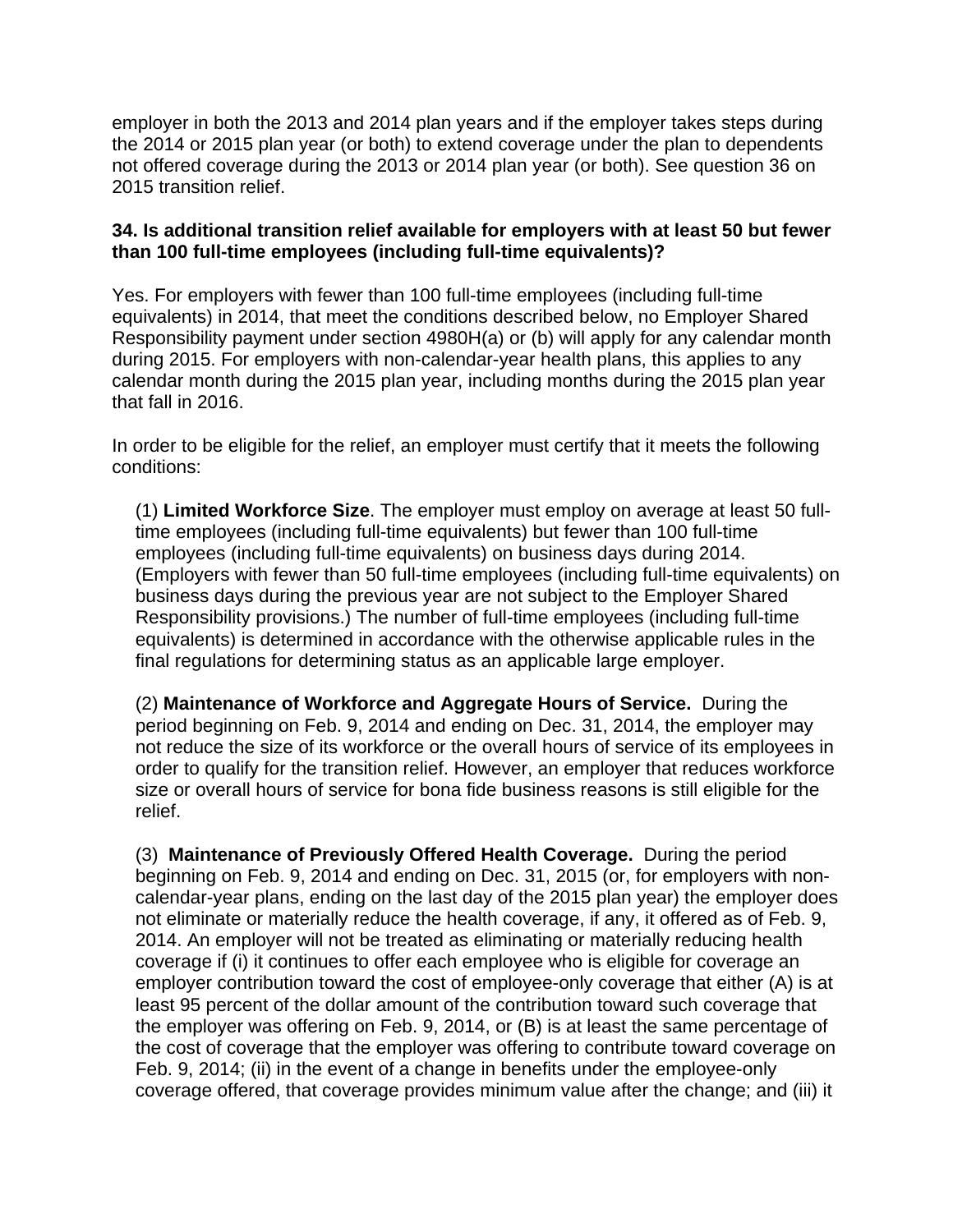does not alter the terms of its group health plans to narrow or reduce the class or classes of employees (or the employees' dependents) to whom coverage under those plans was offered on Feb. 9, 2014.

# **35. Is the transition relief for employers with at least 50 but fewer than 100 fulltime employees (including full-time equivalents) available to newly formed employers? If so, how does a new employer know whether it qualifies for the relief?**

Yes, the relief is available to new employers (that is, employers that are not in existence on any business day in 2014).

For new employers that would be applicable large employers under the general rules in the final regulations, the special transition relief applies if the employer certifies that it (i) reasonably expects to employ and actually employs fewer than 100 full-time employees (including full-time equivalents) on business days during 2015; and (ii) reasonably expects to meet and actually meets the standards relating to maintenance of workforce and aggregate hours of service and of previously offered health coverage, as measured from the date the employer is first in existence.

# **36. How does the transition relief for employers with fewer than 100 full-time employees coordinate with other transition relief available under the final regulations?**

For periods on or after Jan. 1, 2016 (or, if applicable, for any period after the last day of the 2015 plan year) the transition relief for 2015 generally is not available. An employer may, however, use the shorter period in 2014 permitted for determining applicable large employer status for 2015 in determining applicable large employer status and full-time employee count for 2015 (but not for any subsequent year). See questions 30 through 33.

# **37. Under what circumstances will an employer that is not eligible for the relief described in question 34 owe an Employer Shared Responsibility payment for 2015?**

For 2015 (and for employers with non-calendar-year plans, any calendar months during the 2015 plan year that fall in 2016), an employer that (a) had at least 100 full-time employees (including full-time equivalents) in 2014, or (b) had at least 50 but fewer than 100 full-time employees (including full-time equivalents) but does not qualify for the relief described in question 34, will be liable for an Employer Shared Responsibility payment only if:

> $\bullet$ o The employer does not offer health coverage or offers coverage to fewer than 70% of its full-time employees and (unless the employer qualifies for the 2015 dependent coverage transition relief described in question 33)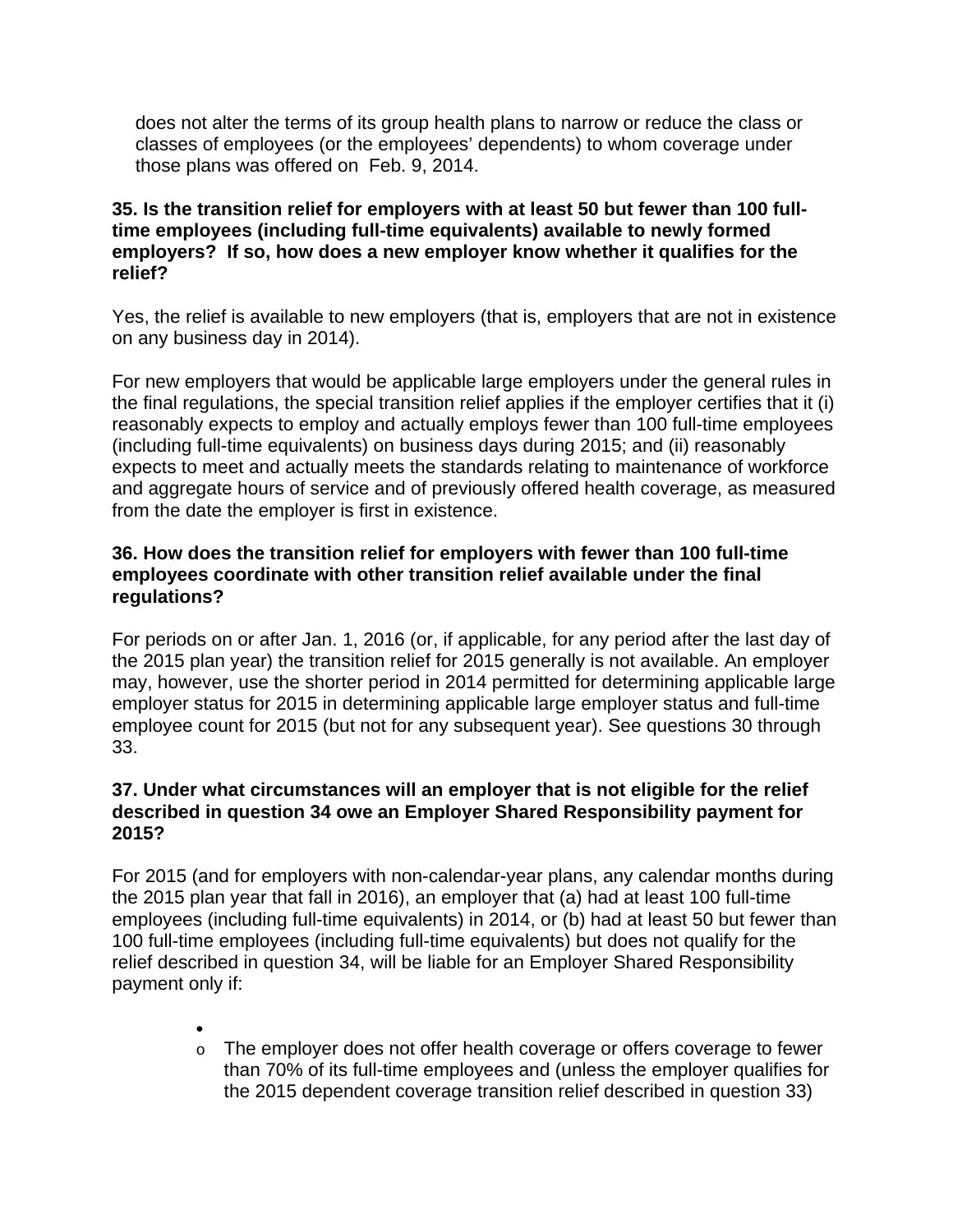the dependents of those employees, and at least one of the full-time employees receives a premium tax credit to help pay for coverage on a Marketplace.

OR

 $\bullet$ o The employer offers health coverage to at least 70% of its full-time employees and (unless the employer qualifies for the 2015 dependent coverage transition relief described in question 33) the dependents of those employees, but at least one full-time employee receives a premium tax credit to help pay for coverage on a Marketplace, which may occur because the employer did not offer coverage to that employee or because the coverage the employer offered that employee was either unaffordable (see question 19) to the employee or did not provide minimum value (see question 20).

After 2015, 95% should be substituted for 70% in the bullets above (see question 18).

### **38. For 2015, if an employer with at least 100 full-time employees (including fulltime equivalents) that does not offer coverage or that offers coverage to fewer than 70% of its full-time employees (and their dependents) owes an Employer Shared Responsibility payment, how is the amount of the payment calculated?**

For any calendar month in 2015 or any calendar month in 2016 that falls within an employer's non-calendar 2015 plan year, if an applicable large employer with at least 100 full-time employees (including full-time equivalents) does not offer coverage to at least 70% of its full-time employees (and their dependents), it owes an Employer Shared Responsibility payment equal to the number of full-time employees the employer employed for the month (minus 80) multiplied by 1/12 of \$2,000, provided that at least one full-time employee receives a premium tax credit for that month. See questions 24 and 25.

### **39. For 2015, if an employer with at least 100 full-time employees (including fulltime equivalents) offers coverage to at least 70% of its full-time employees, and, nevertheless, owes an Employer Shared Responsibility payment, how is the amount of the payment calculated?**

For an employer with at least 100 full-time employees (including full-time equivalents) that offers coverage to at least 70% of its full-time employees in 2015, but has one or more full-time employees who receive a premium tax credit, the payment is computed separately for each month. The amount of the payment for the month equals the number of full-time employees who receive a premium tax credit for that month multiplied by 1/12 of \$3,000. The amount of the payment for any calendar month is capped at the number of the employer's full-time employees for the month (minus up to 80) multiplied by 1/12 of \$2,000. See questions 24 and 25.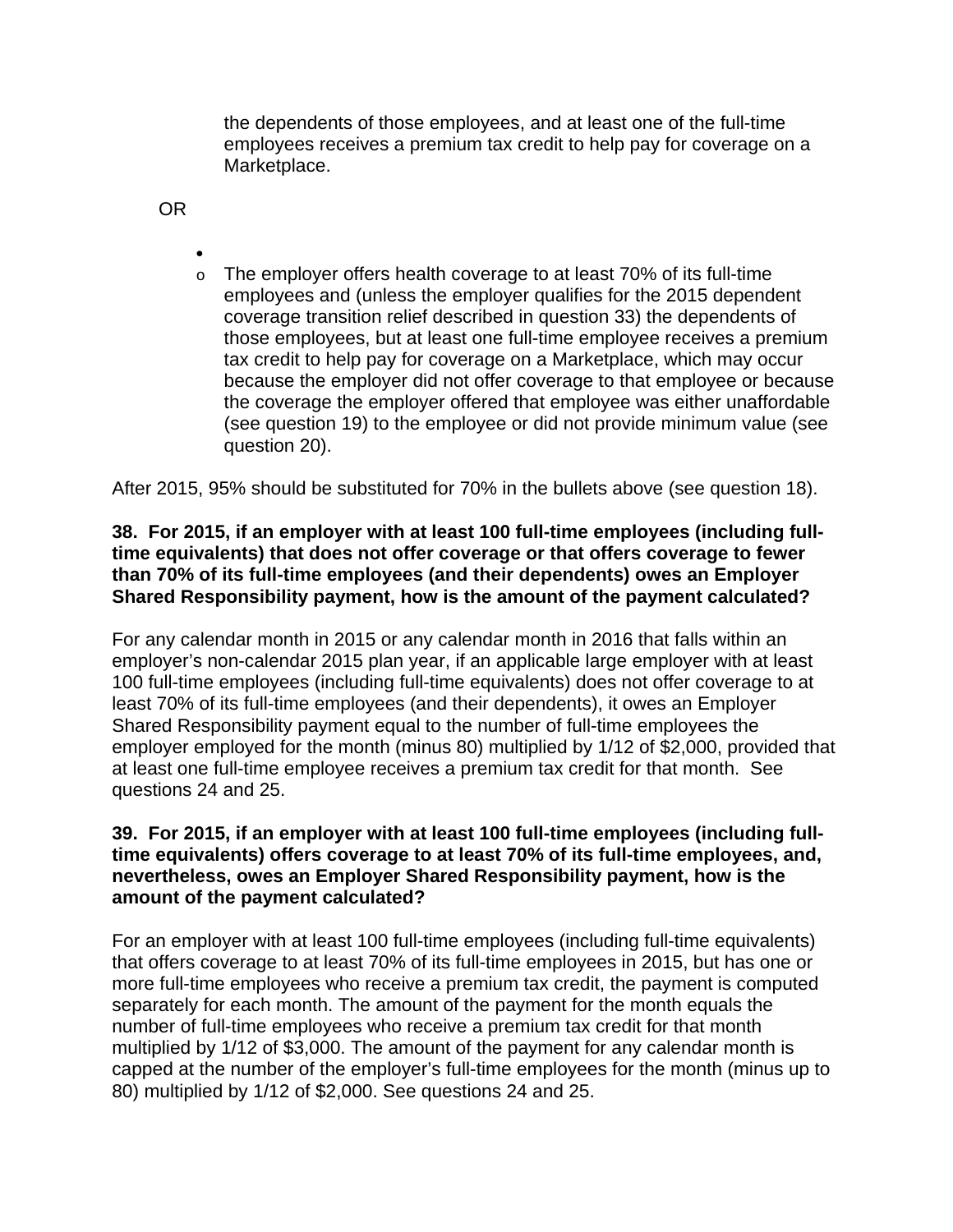# **Basics for Small Employers**

# **40. I am a small employer with 30 employees. How do the Employer Shared Responsibility provisions (Code section 4980H) affect me?**

They don't. Employers that employ fewer than 50 full-time employees (including fulltime equivalents) in their businesses are not subject to the Employer Shared Responsibility provisions. The vast majority of businesses fall below this threshold.

In addition, the preamble to the final regulations for the Employer Shared Responsibility provisions provides transition relief for 2015. Employers with at least 50 but fewer than 100 full-time employees (including full-time equivalents) in 2014 that meet conditions described in the preamble to the final regulations will not be subject to any Employer Shared Responsibility payments for 2015 (or for the 2015 plan year in the case of an employer with a non-calendar-year health plan).

### **41. If I hire additional employees, including some part-time employees, how do I determine if I have become large enough to be subject to the Employer Shared Responsibility provisions?**

An employer determines if it is subject to these provisions for a current year by counting how many full-time employees and full-time equivalents it employed during the prior calendar year.

First, for each month of the prior year, the employer counts its employees working an average of 30 or more hours per week as full-time employees and, if it has employees working less than that, adds the number of full-time equivalents (determined by simply adding up the hours that are worked by these less-than-full-time employees for the month, but no more than 120 hours per employee, and then dividing by 120).

Second, the resulting totals for each month in the prior year are added together and then divided by 12 to get an average for the prior year. If the result is less than 50, the employer is not subject to these rules for the current year and need not take any other action.

(If the result is 50 or more but some of the employees are seasonal workers, certain adjustments may still bring the average down to less than 50.)

Two transition rules apply in 2015 that are particularly relevant for small employers close to the 50 full-time employee (including full-time equivalents) threshold. First, employers with at least 50 but fewer than 100 full-time employees (including full-time equivalents) in 2014 that meet conditions described in the preamble to the final regulations will not be subject to any Employer Shared Responsibility payments for 2015 (or for the 2015 plan year in the case of an employer with a non-calendar-year health plan). These employers determine if they have 100 or more employees in the same manner as described above. And, second, rather than being required to use the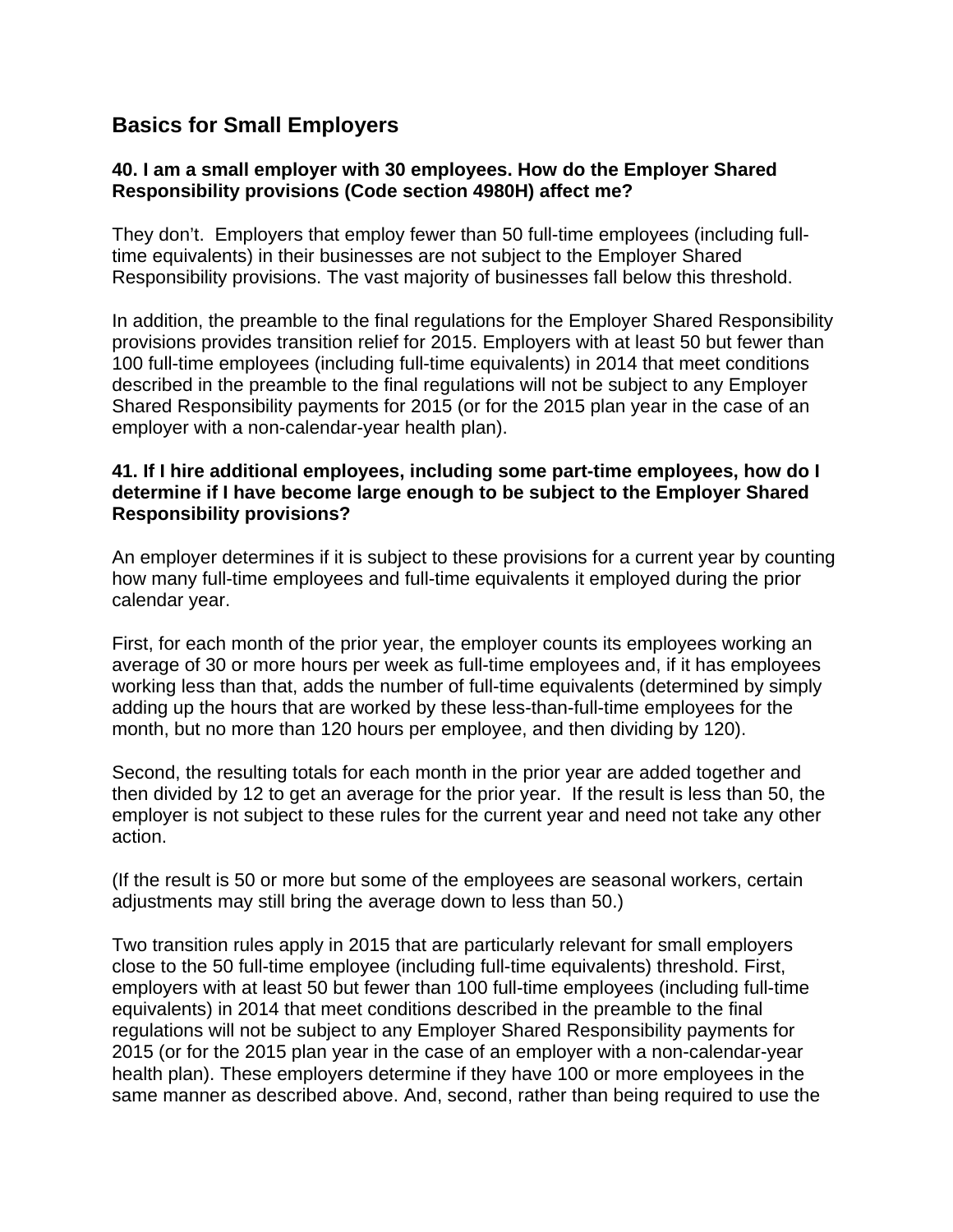full twelve months of 2014 to measure if it has 100 full-time employees (including fulltime equivalents), an employer may measure during any consecutive six-month period (as chosen by the employer) during 2014. For example, an employer could use a period of at least six months through August 2014 to determine its applicable large employer status and, if it is an applicable large employer, the period from September through December 2014 to make any needed adjustments to its plan (or to establish a plan). See question 36 on 2015 transition relief.

# **42. What if I buy or start another business that has another group of employees, but my new business is in an entity that is separate from my existing business?**

In that case, section 4980H provides for common ownership and control "aggregation" rules that may apply. These are similar to rules that have applied to 401(k) and other retirement plans for years. Under these rules, the employees of businesses that are under common control are added together to determine if an employer employs the equivalent of at least 50 (or 100 under the 2015 transition rule noted above) full-time employees (including full-time equivalents).

For example, if an individual owns 80% or more of two businesses that are separate legal entities, the total number of full-time employees of that employer is based on the full-time employees (including full-time equivalents) in both businesses combined together. If the employees in the combined businesses add up to fewer than 50 fulltime employees (including full-time equivalents) in a year, the Employer Shared Responsibility provisions will not apply to those businesses for the following year.

# **Related Provisions**

# **43. When can an employee receive a premium tax credit?**

The premium tax credit generally is available to help pay for coverage for employees who

- have household income between 100% and 400% of the federal poverty line and enroll in coverage through a Marketplace,
- are not eligible for coverage through a government-sponsored program like Medicaid or CHIP, and
- are not eligible for coverage offered by an employer or are eligible only for employer coverage that is unaffordable or that does not provide minimum value.

# **44. If an employer does not employ enough employees to be subject to the Employer Shared Responsibility provisions, does that affect the employees' eligibility for a premium tax credit?**

No. The rules for how eligibility for employer-sponsored insurance affects eligibility for the premium tax credit are the same, regardless of whether the employer is subject to the Employer Shared Responsibility provisions.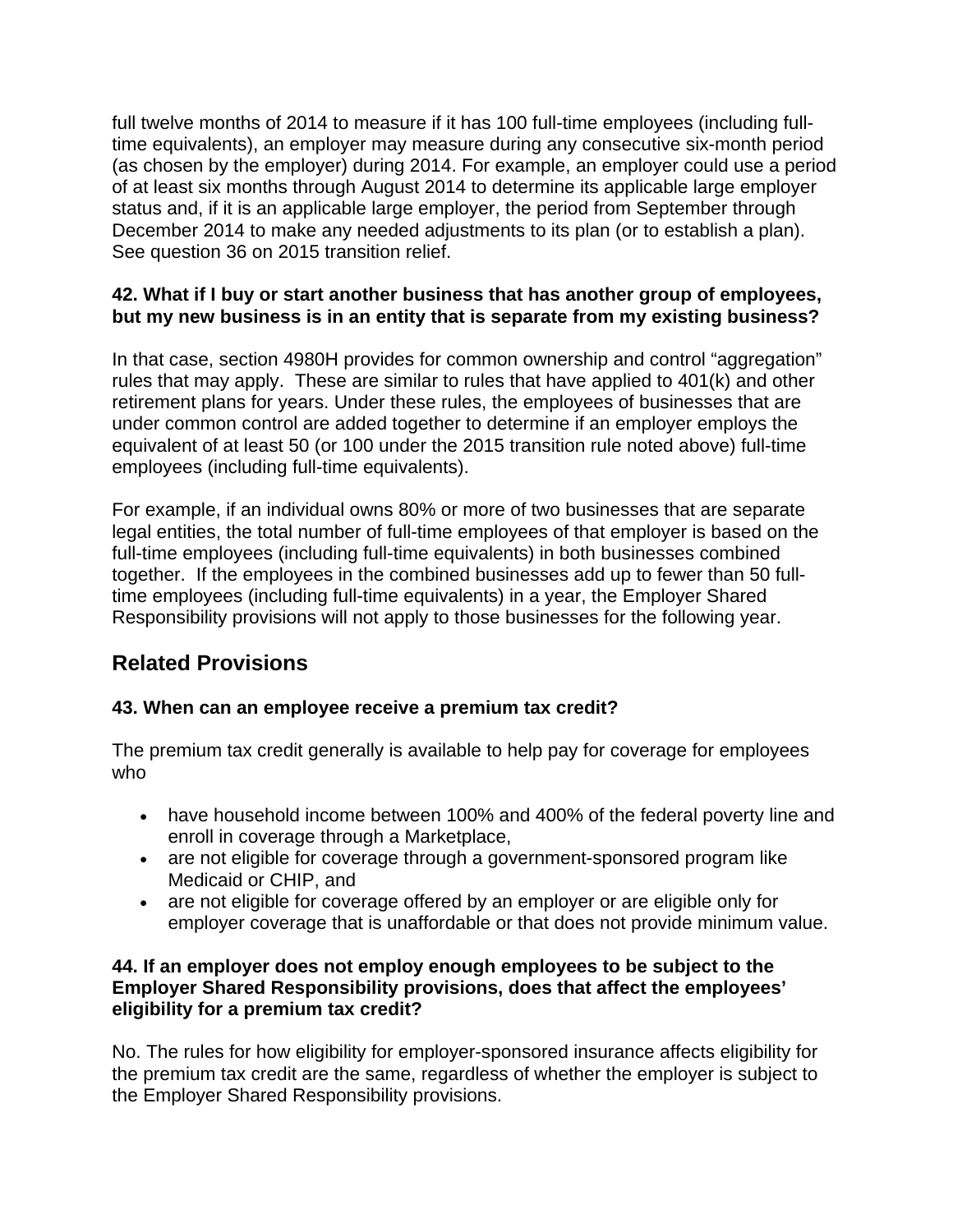#### **45. Where can employers get more information about the information reporting requirements on health coverage for employers and for insurers?**

Treasury and the IRS have issued proposed regulations on information reporting on health coverage for employers and information reporting on health coverage for providers of minimum essential coverage.

# **46. Where can employees get more information about the Marketplace?**

The Department of Health and Human Services administers the requirements for the Marketplace and the health plans offered in the Marketplace. For more information about your coverage options, financial assistance, and the Marketplace, visit HealthCare.gov.

#### **47. My spouse and I own a small business and are the only employees. Previously I bought coverage in the small group market in my state to cover me, my spouse, and our dependents and received the Self-Employment Health Insurance Tax Deduction. For 2014, I purchased coverage in the individual market in my state to cover me, my spouse, and our dependents. How does that affect my eligibility for the Self-Employment Health Insurance Tax Deduction?**

If you are self-employed and purchase health insurance coverage for yourself and your family, you will still be eligible for the self-employment health insurance tax deduction. You may claim the deduction regardless of whether you purchase coverage in the individual market or the small group market. However, if you purchase coverage in the individual Marketplace and claim the premium tax credit on your tax return, the amount of the premium reimbursed by the credit may not also be deductible. Specific rules on how the premium tax credit is coordinated with the self-employment health insurance deduction will be issued in the near future.

# **Additional Information**

**48. What are the consequences for an employer covered by the Employer Shared Responsibility provisions if the employer offers health insurance coverage to all full-time employees but does not offer dependent coverage? Would a payment be owed by the employer? If so, beginning in what year? Does the answer depend on whether a dependent gets health insurance coverage in the Marketplace?**

Under the Employer Shared Responsibility provisions, an applicable large employer may have to make an Employer Shared Responsibility payment if the employer does not offer health coverage to the dependents of its full-time employees (as well as to those employees themselves) and at least one of its full-time employees receives a premium tax credit for purchasing individual coverage on the Marketplace. However, under transition relief provided in the preamble to the final regulations under the Employer Shared Responsibility provisions, an employer that takes steps during its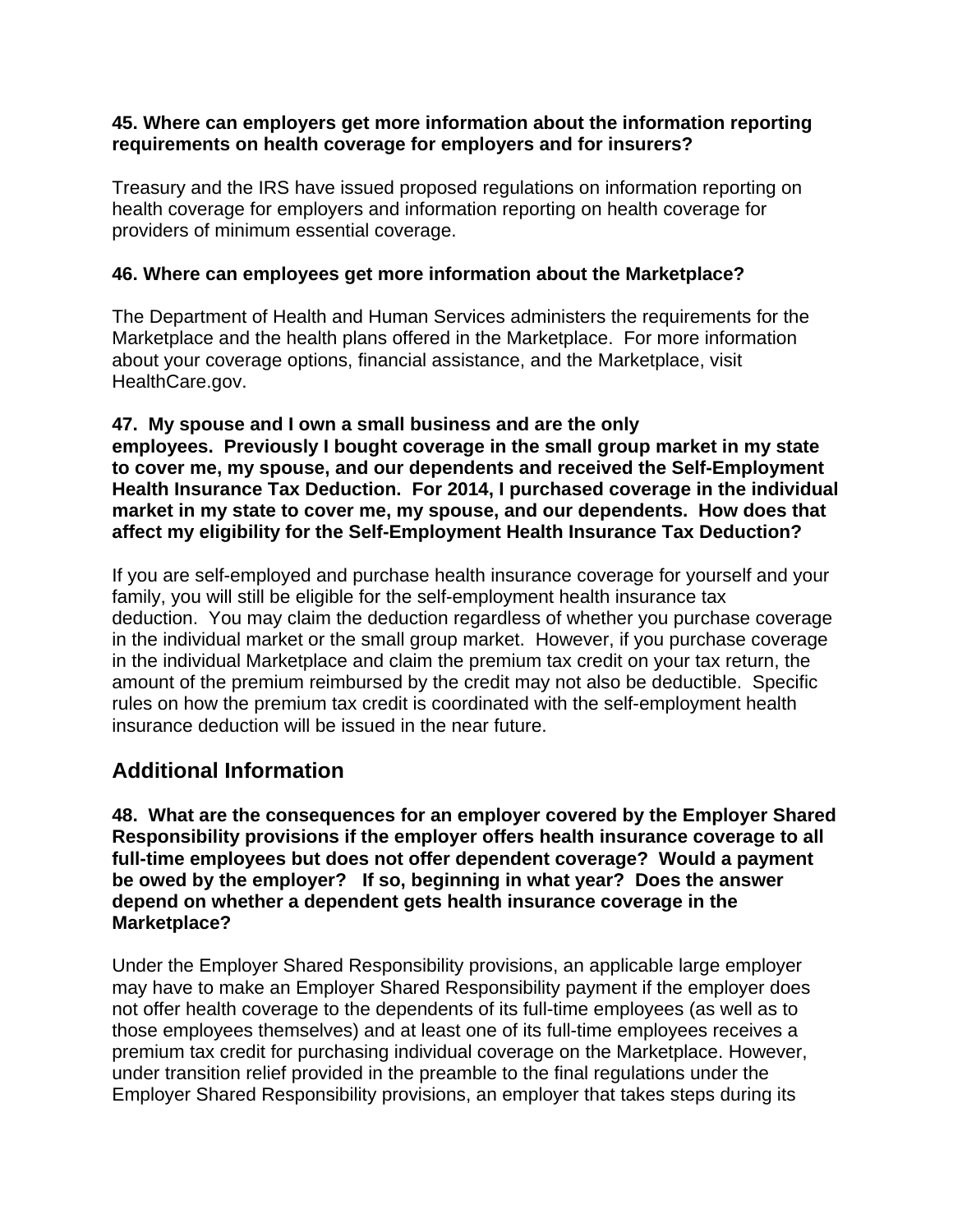2014 and 2015 plan years toward offering dependent coverage will not be subject to an Employer Shared Responsibility payment solely on account of a failure to offer coverage to dependents for that plan year. This transition relief applies to employers for plans under which (1) dependent coverage is not offered, (2) dependent coverage that does not constitute minimum essential coverage is offered, or (3) dependent coverage is offered for some, but not all, dependents. The transition relief is not available to the extent the employer had offered dependent coverage during either the plan year that begins in 2013 (2013 plan year), or the 2014 plan year and subsequently dropped that offer of coverage. The transition relief applies for the 2015 plan year only for dependents who were without an offer of coverage from the employer in both the 2013 and 2014 plan years and if the employer takes steps during the 2014 or 2015 plan year (or both) to extend coverage under the plan to dependents not offered coverage during the 2013 or 2014 plan year (or both).

For 2015 and in later years, an employer may be liable for an Employer Shared Responsibility payment only if one or more of its full-time employees enrolls in coverage through a Marketplace and receives a premium tax credit. Whether or not one or more of its full-time employees' dependents enrolls in a Marketplace and receives a premium tax credit does not affect an employer's liability.

### **49. Although my company offers all its full-time employees and dependents health insurance coverage, one of my employees' dependents enrolled for coverage in the Marketplace and received a premium tax credit – does my company have to make an Employer Shared Responsibility Payment?**

An applicable large employer will not be subject to an Employer Shared Responsibility payment solely because one, some, or all of the dependents of its full-time employees receive health insurance coverage through a Marketplace and receive a premium tax credit. An employer will potentially be liable for an Employer Shared Responsibility payment only if a full-time employee enrolls in coverage through a Marketplace and receives a premium tax credit. If no full-time employee receives a premium tax credit, the employer will not be subject to an Employer Shared Responsibility payment.

If an employer offers health coverage to its full-time employees and their dependents and that coverage is affordable and provides minimum value with respect to the full-time employees, those dependents will not be eligible for a premium tax credit.

#### **50. I own a business with fewer than 50 full-time (including full-time equivalent) employees. I offer insurance that is generally affordable and minimum value. However, for one employee it's unaffordable and he goes to the Marketplace for insurance and gets advance payments of the premium tax credit—do I have an employer shared responsibility payment?**

No. Employers that employ fewer than 50 full-time employees (including full-time equivalents) in their businesses for the prior year are not subject to the Employer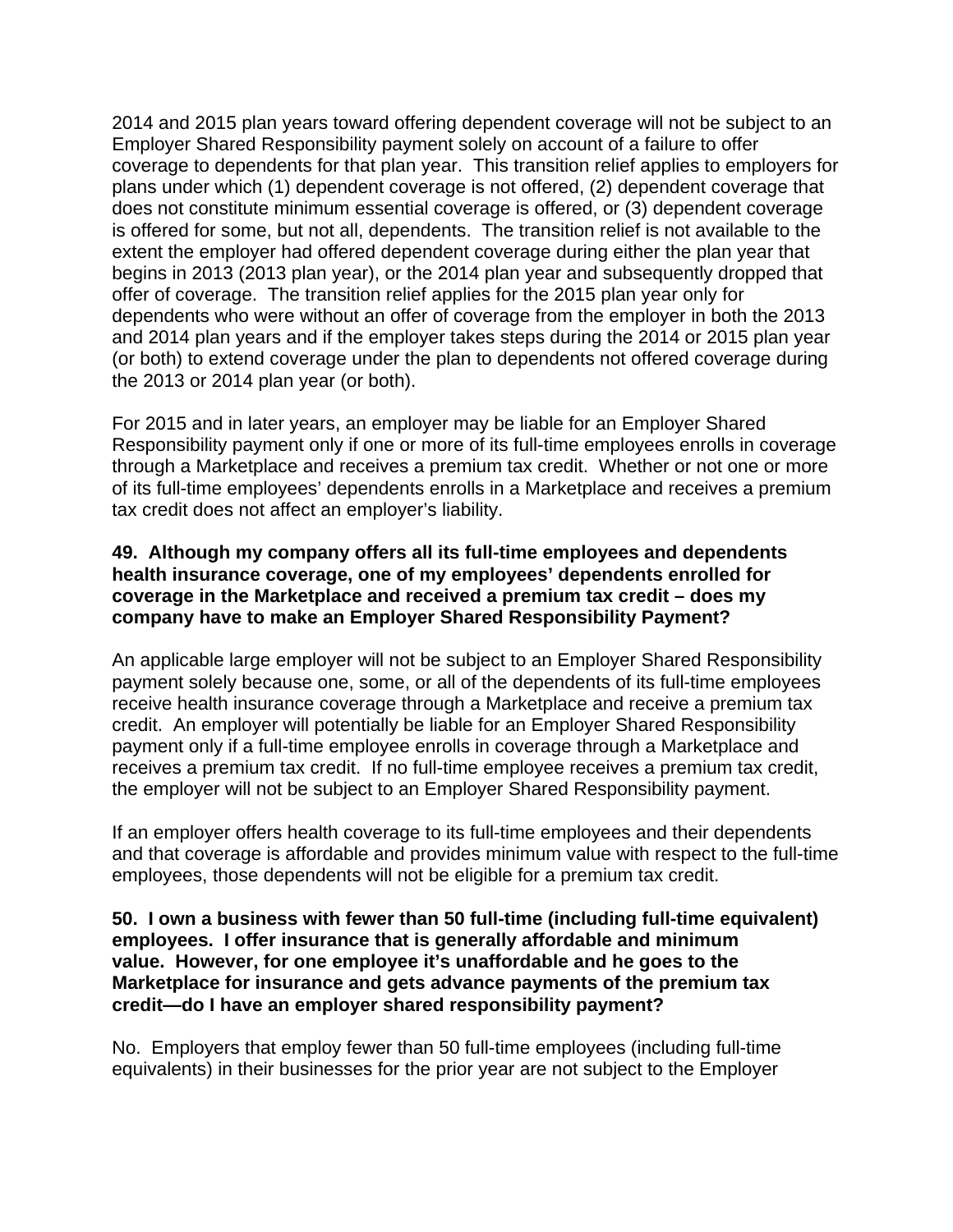Shared Responsibility provisions. The vast majority of businesses fall below this threshold.

In addition, for employers with fewer than 100 full-time employees, the preamble to the final regulations for the Employer Shared Responsibility provisions provides transition relief for 2015. Employers with at least 50 but fewer than 100 full-time employees (including full-time equivalents) in 2014 that meet conditions described in the preamble to the final regulations will not be subject to any Employer Shared Responsibility payments for 2015 (or for the 2015 plan year in the case of an employer with a noncalendar-year health plan).

# **51. I own a business that is subject to the Employer Shared Responsibility rules. Who certifies that my employer plan meets the minimum value requirements?**

Beginning in 2016 (for calendar year 2015) all applicable large employers must report to the IRS and provide statements to all full-time employees certain information regarding coverage offered to full-time employees, including whether the coverage offered met the minimum value requirements. A plan provides minimum value if it covers at least 60 percent of the total allowed cost of benefits that are expected to be incurred under the plan. On May 3, 2013, Treasury and the IRS issued proposed regulations regarding the methods available to determine minimum value. One such method is a minimum value calculator produced by the Department of Health and Human Services (HHS) in coordination with the IRS. By entering certain information about the plan, such as deductibles and co-pays, into the calculator, an employer (or an insurance company, third-party administrator, or other entity) can get a determination as to whether the plan provides minimum value.

### **52. I own a business that is subject to the Employer Shared Responsibility provisions; however, all of my employees obtain other health insurance coverage. Do I still need to offer insurance to them to avoid an Employer Shared Responsibility payment?**

Yes. An applicable large employer must generally offer coverage to its full-time employees (and their dependents) even if the employee is eligible for coverage from another source, to avoid a potential Employer Shared Responsibility payment. An applicable large employer may be subject to an Employer Shared Responsibility payment if the employer does not offer health coverage to its full-time employees (and their dependents) and at least one of its full-time employees receives a premium tax credit for purchasing individual coverage on the Marketplace. If an applicable large employer does not offer coverage to its full-time employees (and their dependents) or offers coverage to fewer than 95% of its full-time employees (70% in 2015 as a transition) (and their dependents), and at least one full-time employee receives a premium tax credit, the employer will be liable for an Employer Shared Responsibility payment, which will be calculated based on the employer's number of full-time employees. For this purpose, all full-time employees are counted, including those who are eligible for coverage from another source. (See Q&A 48, above, for a 2015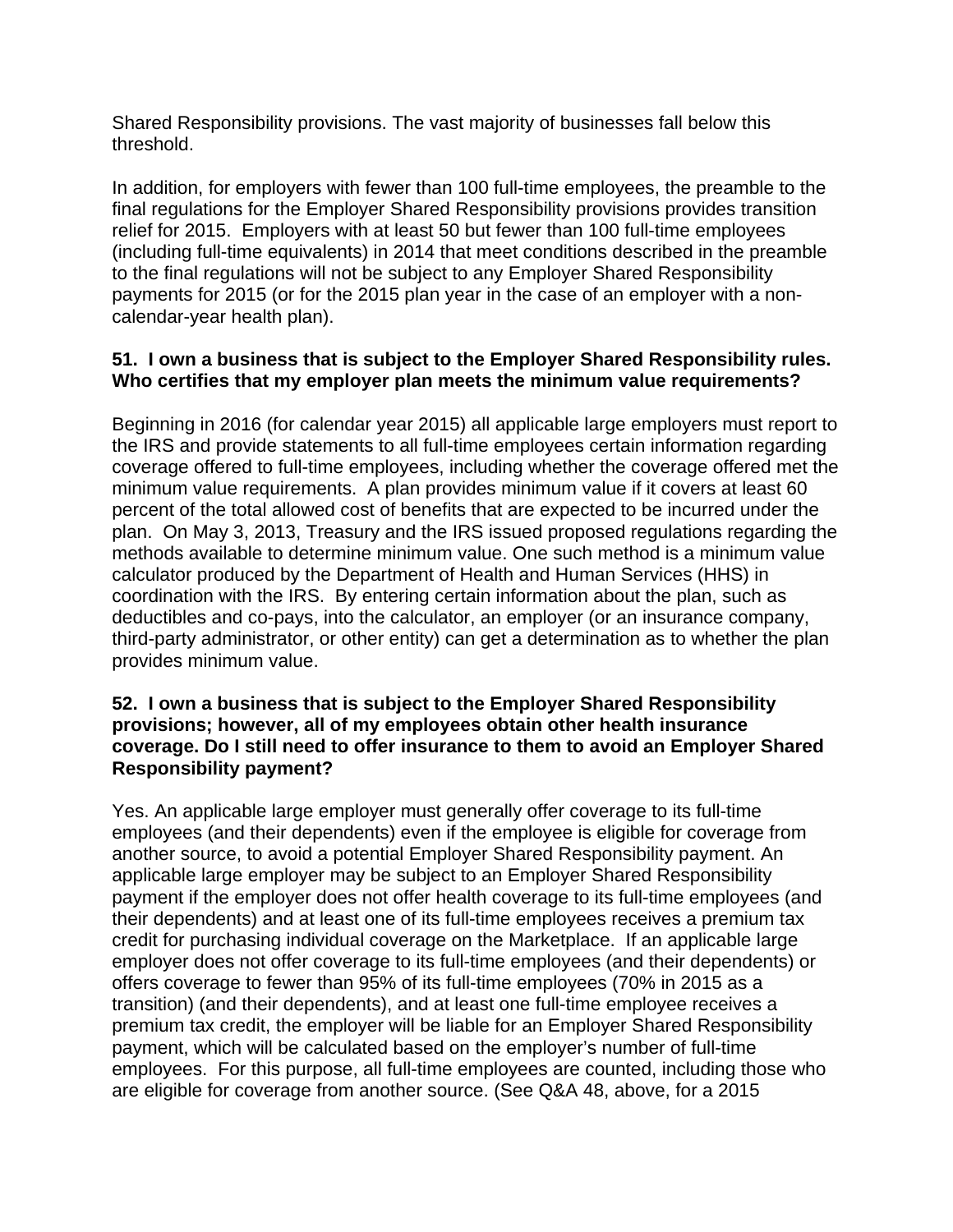transition rule under which an employer that takes steps during its 2014 and 2015 plan years toward offering dependent coverage may not be subject to an Employer Shared Responsibility payment solely on account of a failure to offer coverage to dependents.)

An employer may owe an Employer Shared Responsibility payment only if one or more full-time employees receive a premium tax credit. Individuals (including employees) who are eligible for Medicare or Medicaid are generally not eligible for a premium tax credit. Thus, if all of an employer's full-time employees are eligible for Medicare or Medicaid, the employer will not be subject to an Employer Shared Responsibility payment. However, if even one full-time employee receives a premium tax credit, the employer may be subject to an Employer Shared Responsibility payment.

# **53. How do I determine if my business is part of a controlled group under the Employer Shared Responsibility rules? Are there any resources or tools to help me make this determination?**

Section 4980H includes a provision that has long applied for other tax and employee benefit purposes, under which companies that have a common owner or are otherwise related generally are combined and treated as a single employer, and so would be combined for purposes of determining whether or not they collectively employ at least 50 full-time employees (including full-time equivalents). If the combined total meets the threshold, then each separate company is subject to the Employer Shared Responsibility provisions, even those companies that individually do not employ enough employees to meet the threshold. (Note that these rules for combining related employers do not apply for purposes of determining whether a particular company owes an Employer Shared Responsibility payment or the amount of any payment. That is determined separately for each related company. For example, if a particular company does not have a full-time employee who receives a premium tax credit, then that particular company will not owe an Employer Shared Responsibility Payment, even if a full-time employee of a related company receives a premium tax credit.)

# **54. What is the impact under the Employer Shared Responsibility provisions if some of my employees are seasonal "employees" and some are seasonal "workers"? Is a seasonal employee the same as a seasonal worker under these rules?**

The terms "seasonal worker" and "seasonal employee" are both used in the Employer Shared Responsibility provisions but in two different contexts.

The term "seasonal worker" is relevant for determining whether an employer is an applicable large employer subject to the Employer Shared Responsibility provisions.

To be an applicable large employer, an employer must have employed, during the previous calendar year, at least 50 full-time employees (including full-time equivalent employees). However, if an employer's workforce exceeds 50 full-time employees (including full-time equivalent employees) for 120 days or fewer during a calendar year,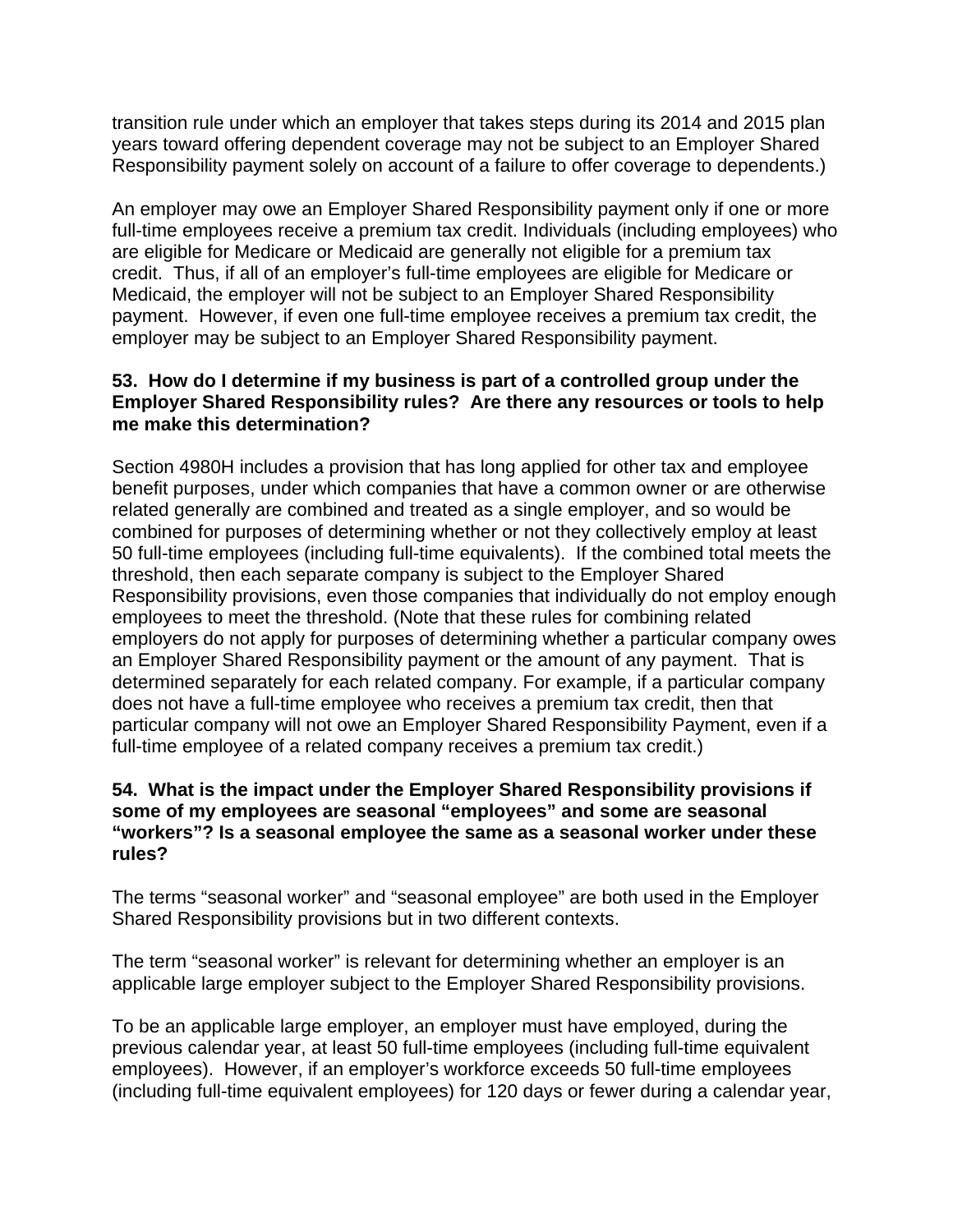and the employees in excess of 50 who were employed during that period of no more than 120 days were seasonal workers, the employer is not considered an applicable large employer. Seasonal workers are workers who perform labor or services on a seasonal basis, as defined by the Secretary of Labor, and include retail workers employed exclusively during holiday seasons. For this purpose, employers may apply a reasonable, good faith interpretation of the term "seasonal worker."

The term "seasonal employee" is relevant for determining an employee's status as a full-time employee under the look-back measurement method. For purposes of the Employer Shared Responsibility provisions, an employee is a full-time employee for a calendar month if he or she averages at least 30 hours of service per week (or 130 hours of service per month). The final regulations under the Employer Shared Responsibility provisions provide two methods for determining full-time employee status, one of which is the look-back measurement method. Under the look-back measurement method an employer may determine an employee's status as a full-time employee during a period (referred to as the stability period), based upon the hours of service of the employee in a prior period (referred to as the measurement period). The look-back measurement method includes special rules that apply to new employees who are seasonal employees. For this purpose, a seasonal employee means an employee who is hired into a position for which the customary annual employment is six months or less and for which the period of employment begins each calendar year in approximately the same part of the year, such as summer or winter. Note that the lookback measurement method is not available for purposes of determining whether the employer is an applicable large employer.

### **55. I own a small business. How do I count the hours of my interns (both paid and unpaid) to determine whether or not my business is an applicable large employer subject to the Employer Shared Responsibility provisions?**

To be subject to the Employer Shared Responsibility provisions for a calendar year, an employer must be an applicable large employer. To be an applicable large employer, an employer must have employed, during the previous calendar year, at least 50 fulltime employees or a combination of full-time employees and part-time employees (referred to as full-time equivalent employees) that equals at least 50. Both to determine its number of full-time employees and to determine its number of full-time equivalent employees, an employer must determine the hours of service of each of its employees.

Under the final regulations for the Employer Shared Responsibility provisions, generally, an hour of service means each hour for which an employee is paid, or entitled to payment, for the performance of duties for the employer, and each hour for which an employee is paid, or entitled to payment, for a period of time during which no duties are performed due to vacation, holiday, illness, incapacity (including disability), layoff, jury duty, military duty or leave of absence.